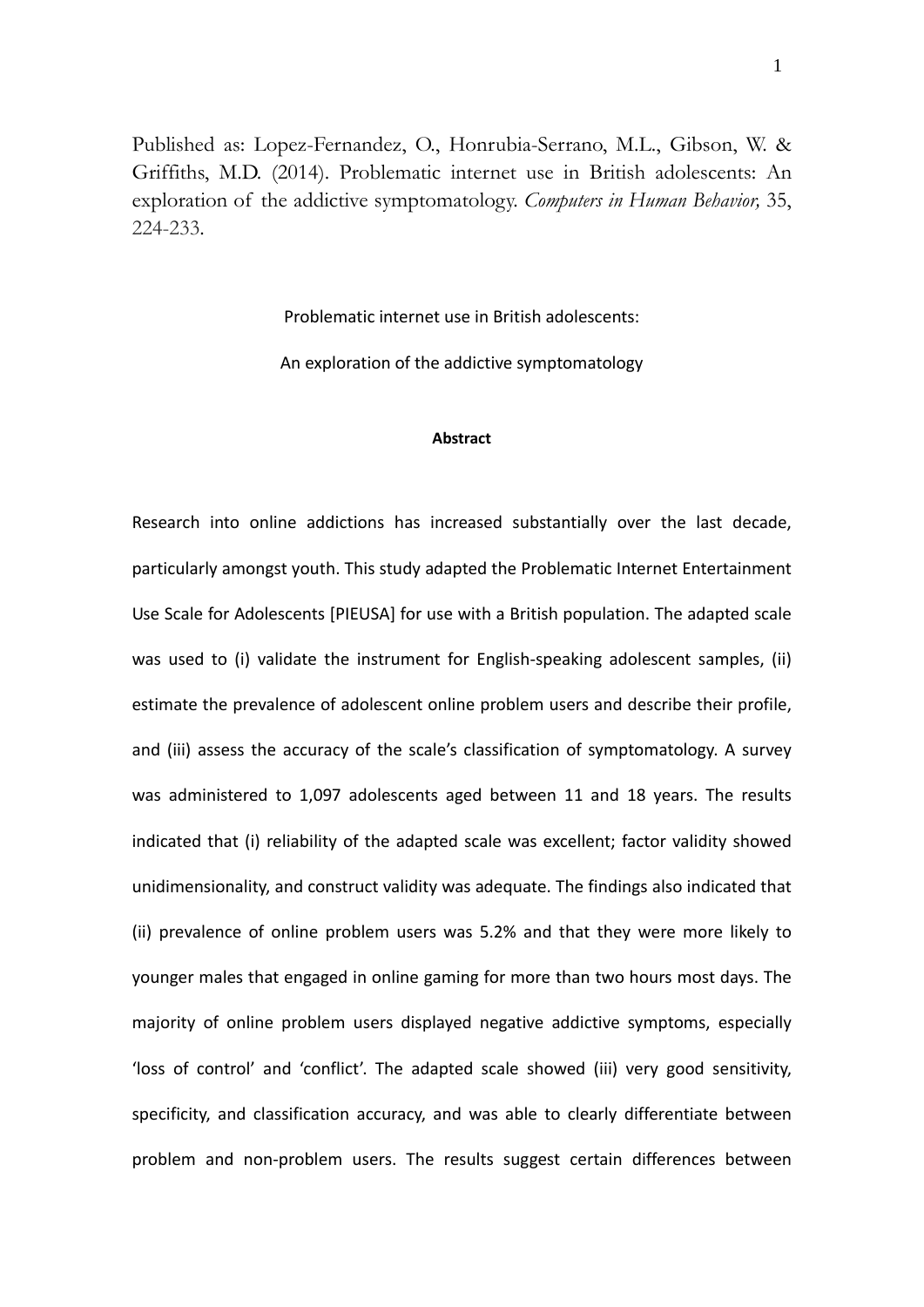# *Keywords*

Problematic internet use; Internet gaming disorder; Internet addiction; Online gaming addiction; Adolescence; Prevalence; Symptoms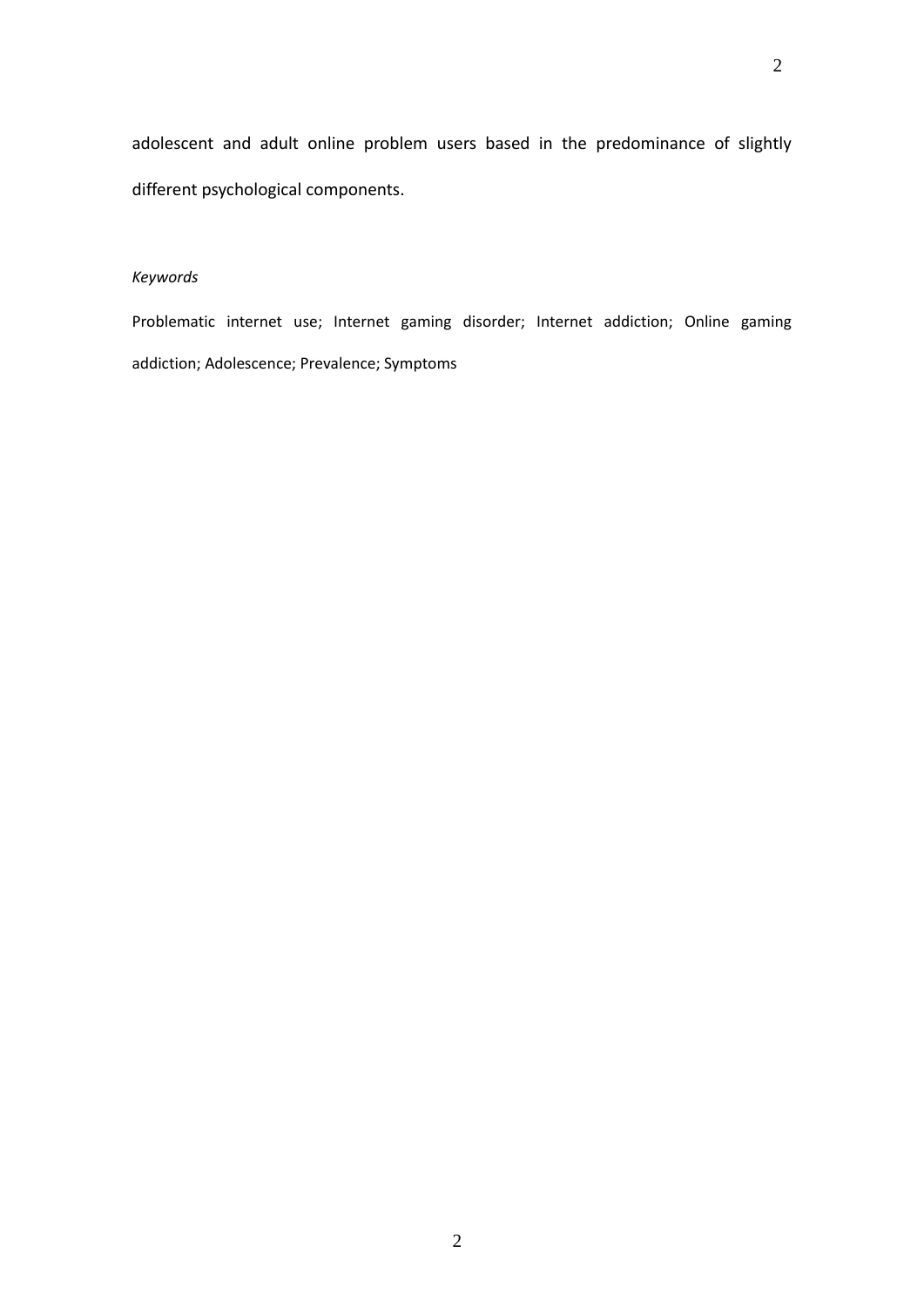#### **1. Introduction**

Over the last decade, research into the negative effects of excessive online use has greatly increased (Kuss, Griffiths, Karila & Billieux, 2013). Those who have researched into the maladaptive and detrimental effects of Internet use have conceptualized the phenomenon in a number of different ways including "Internet Addiction" (IA; Griffiths, 1998; 2000; Young, 1996), as distinct from "Excessive Internet Use" (EIU; Hansen, 2002; Weinstein & Lejoyeux, 2010), and "Problematic Internet Use" (PIU; Caplan, 2002; Shapira, Goldsmith, Keck, Khosla & McElroy, 2000) with addictive characteristics. In the appendix of the new Diagnostic and Statistical Manual for Mental Disorders (DSM‐5) the American Psychiatric Association (APA, 2013) has taken a cautious position, proposing "Internet Gaming Disorder" (IGD; APA, 2013), also referred to as "Internet Use Disorder" (IUD; Petry & O'Brien, 2013), that covers the rest of the related terms.

Excessive internet use among adolescents has been identified as a possible psychosocial problem (Wang, 2001; Widyanto & Griffiths, 2009). However, it has been recently noted that most studies estimating the prevalence of adolescent problematic users have been performed with psychometric instruments originally designed for adults (Lopez‐Fernandez, Freixa‐Blanxart & Honrubia‐Serrano, 2013). The question of how some teenagers develop maladaptive Internet use has been addressed during the last decade in several countries. For instance, a recent systematic review of IA studies published (in the English language) since 2000 (Kuss, et al., 2013) identified 40 studies examining adolescent IA. This included seven studies that had used the *Internet*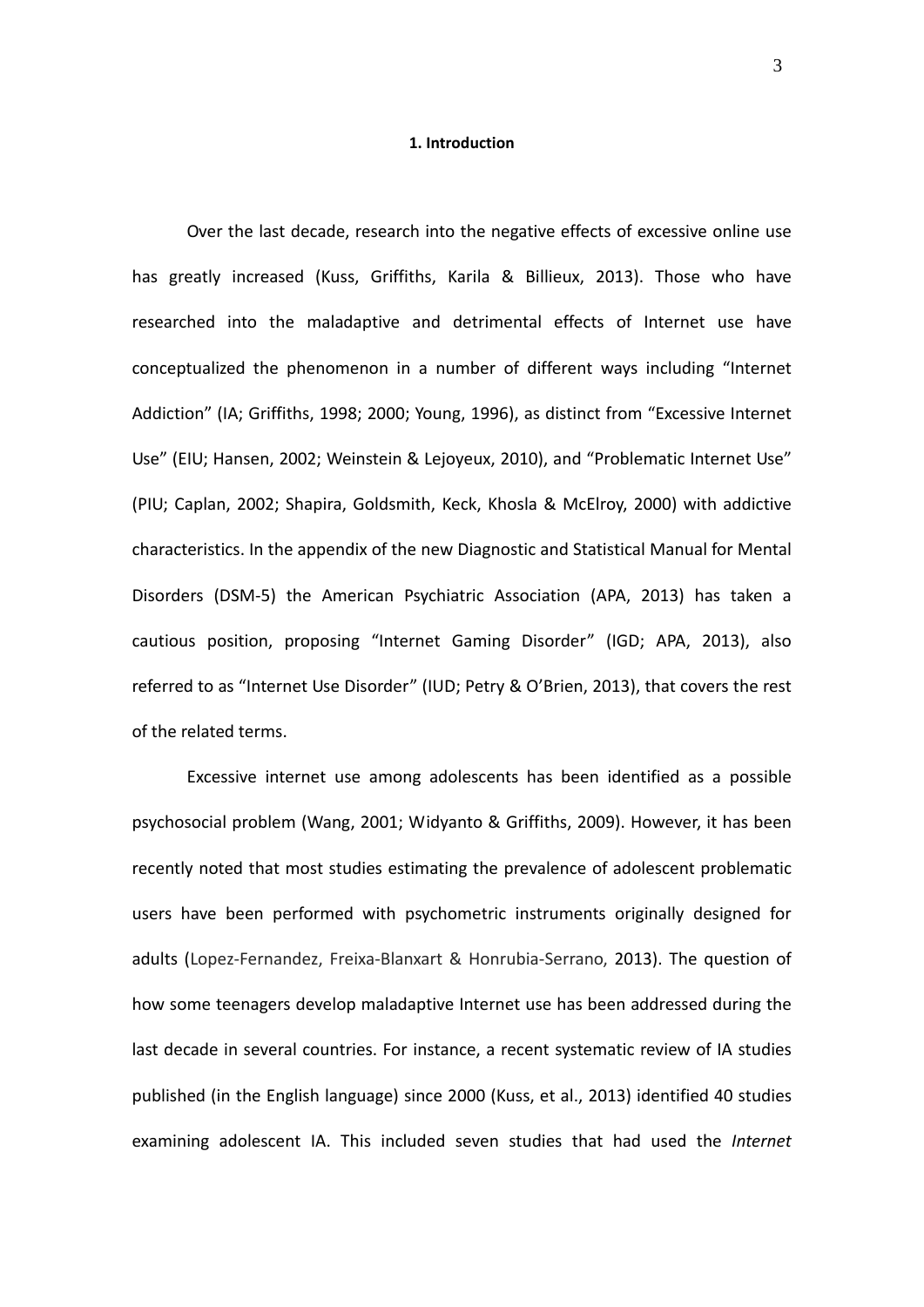*Addiction Test* (IAT; Young, 1998a), 11 studies that have used the *Internet Addiction Diagnostic Questionnaire* (IADQ; Young, 1998b), nine studies using the *Chen Internet Addiction Scale* (CIAS; Chen, Weng, Su, Wu & Yang, 2003), and 13 studies using a variety of other measurement instruments such as the Compulsive Internet Use Scale (CIUS; Meerkerk, Van Den Eijnden, Vermulst & Garretsen, 2009). However, despite PIU in adolescents being acknowledged by many scholars as an international issue, controversy remains regarding the border between EIU (abuse of this technology‐based behavior) and possible pathology (PIU, IA, IGD or IUD). Furthermore, there are still unanswered questions about the nature of the underlying mechanisms, and the indicators for measurement, that play a role in the transformation from a healthy enthusiasm of online entertainment to an addictive and/or problematic mental disorder (Spekman, Konijn, Roelofsma, & Griffiths, 2013).

4

The IGD symptomatology recently proposed by the APA is common to the addictive syndromes included in the previous DSM (i.e., DSM‐IV‐TR; APA, 2000), as well as being similar to the only existing adolescent' IA diagnostic criteria (i.e., Ko, Yen, Chen, Chen & Yen, 2005; see Table 1). The nine IGD potential criteria, according to Petry & O'Brien (2013), are derived from other empirical research reports, such as the IA diagnostic criteria proposed by Tao, Huang, Wang, Zhang, Zhang and Lee (2010). Previous to this work on IA, other authors have proposed classifications to detect Internet problem users by applying a variety of criteria (e.g., Beard & Wolf, 2001; Block, 2008; Pies, 2009; Shapira, et al., 2003). However, all of these proposed classifications are specifically related to adult Internet use. At present, only one scale for PIU has been designed exclusively for adolescents and has been clinically validated with the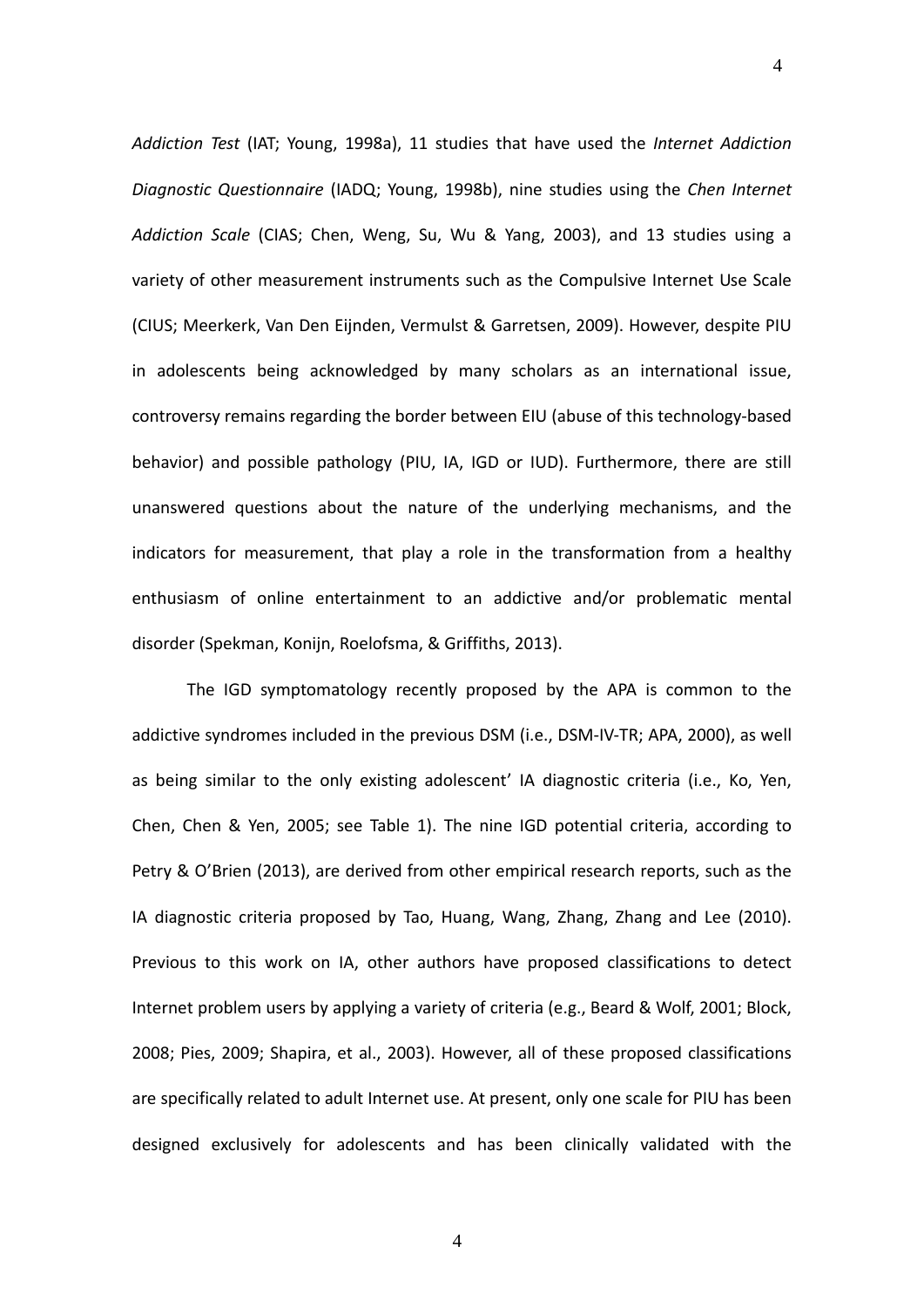adolescent' IA diagnostic criteria (CIAS; Ko, et al., 2005). Therefore, it can be argued that the addictive symptomatology that is common to the main addictive disorders included by the APA, as well as the Internet addiction criteria proposed by Tao, et al., 2010 (which according to Petry and O'Brien [2013] was the main source of the DSM‐5's IGD criteria) are (in order of co‐occurrence): tolerance, withdrawal and to have jeopardized activities or relationships (also recognized as conflict or functional impairment), preoccupation, persistence (as loss of control), and continued use despite knowledge of problems (a type of conflict too); among other complementary symptoms (i.e., to escape, to lie/deceive, to break rules/laws and to be longer periods than was intended/excessive time).

## TABLE 1

Recently, two systematic reviews examining the psychometric properties of online addiction assessment tools have been carried out for generalized internet addiction (Lortie & Guitton, 2013) and pathological video‐gaming (King, Haagsma, Delfabbro, Gradisar & Griffiths, 2013). Lortie and Guitton (2013) found that the central symptamology components in scales assessing IA were compulsive use (including excessive use and loss of control) and negative outcomes (as side effects and conflict), typically accompanied by salience (anticipation and preoccupation). However, the instruments they analyzed were almost exclusively designed for adults (only two out of 14 of the selected questionnaires specifically addressed adolescents). Similarly, King et al. (2013) analyzed the diagnostic features of video‐gaming addiction scales in detail.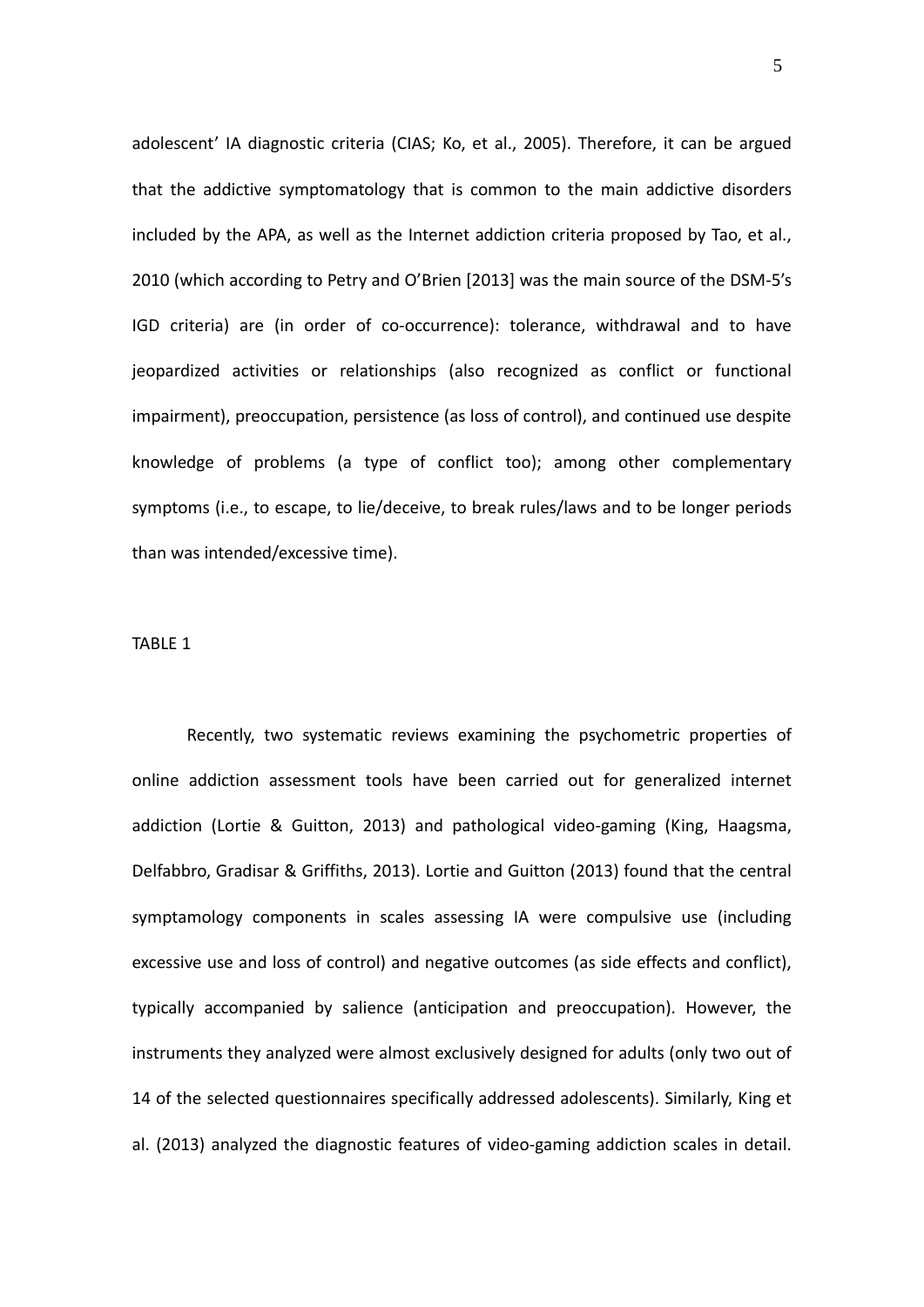They reported that the most common symptamology components were (in order of co‐ occurrence): conflict (appearing in all the scales associated to interpersonal relationships), withdrawal, cognitive salience and loss of control. However, if only adolescent scales are selected (i.e., 8 out of 18 instruments identified in the comprehensive review by King, et al., 2013), a different profile for adult and adolescent addiction criteria occurs. In adolescent video game addiction scales, the core components of addictive symptamology (in order of co‐occurrence) were: conflict (linked to school and relationships), followed by loss of control, withdrawal and tolerance. In adult video game addiction scales, the core addiction components (also in order of co‐occurrence) were: conflict (in relationships) and withdrawal as primary symptoms, followed by loss of control and tolerance.

6

Research on adolescent PIU dates back to case study accounts by Griffiths between 1996 and 2000 (Griffiths, 1996; 2000), and survey research in 2001 by Tsai and Lin (2001). The first scale specifically designed to measure problematic Internet use in adolescents was the CIAS, published in 2005 (Ko, et al*.,* 2005). Since then, additional scales have been created and validated (e.g., Internet Addiction Scale for Turkish high school students [IAS; Canan, Atalaglu, Nichols, Yildrim & Onder, 2010]; Problem Internet-Use Screening Tool [SCREEN; Chow, Leung, Ng & Yu, 2009]; Internet Dependence Scale [IDS; Gunuç & Kayri, 2007]; Scale for Internet Addiction of Lima [SIAL; Lam‐Figueroa, et al*.*, 2011]; Adolescent Pathological Internet Use Scale [APIUS; Ley & Yang, 2007]; and the Problematic Internet Entertainment Use Scale for Adolescents [PIEUSA; Lopez‐Fernandez, et al., 2013). However, some of these newly developed instruments are not in English. Furthermore, almost all of these scales have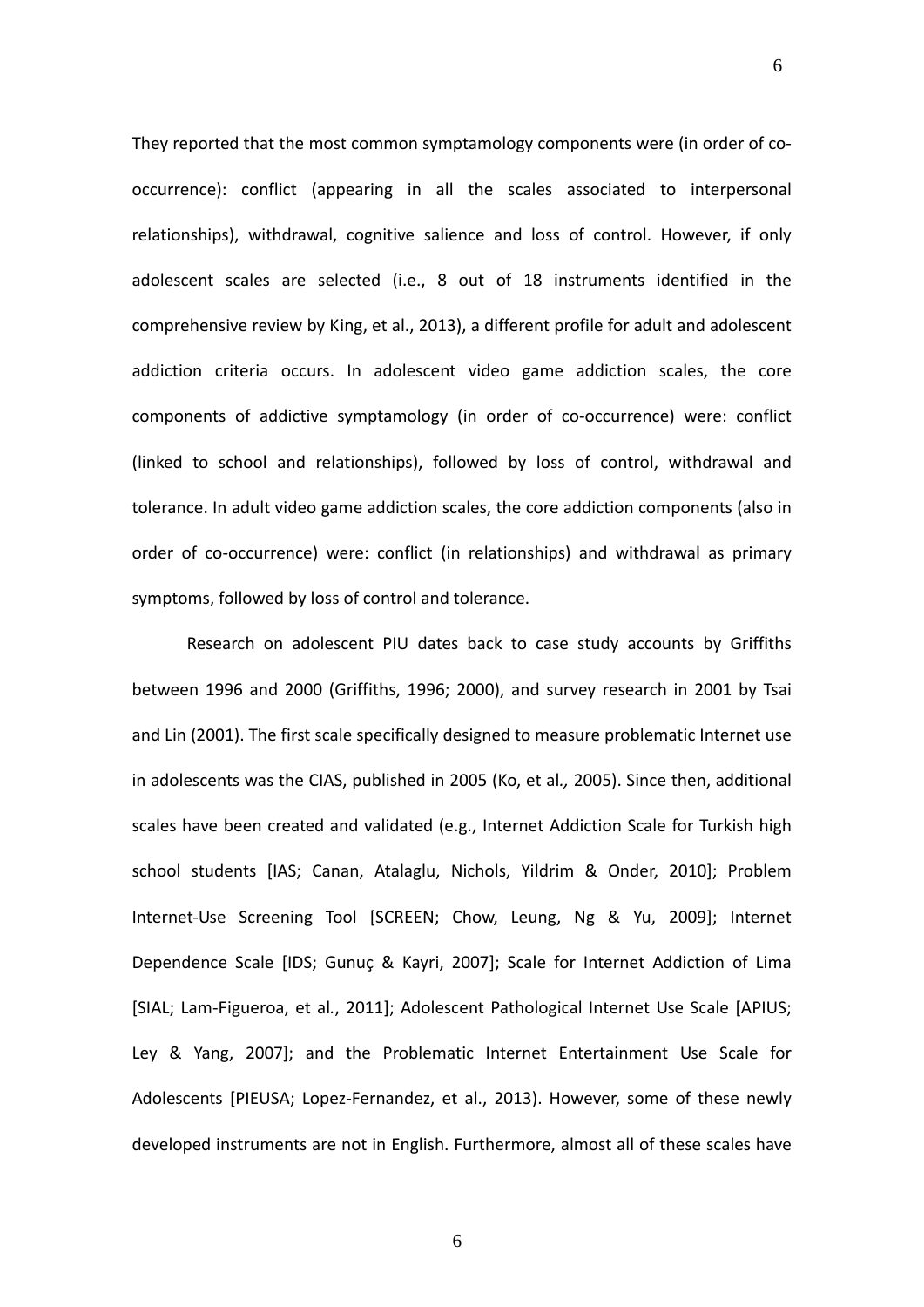been based on previous DSM criteria for substance use and/or gambling, as well as criteria based on that found in the empirical IA literature. In these generalized IA scales, the main symptoms analyzed (in order of frequency) are: withdrawal, tolerance, compulsive use, salience, conflict, loss of control and other symptoms such as relapse and mood modification. Regarding their main psychometric properties, their reliability has shown reasonably good consistency (between 0.79 and 0.94), as well as good factor and construct validity. Finally, almost all of these scales have proposed cut-off points to detect adolescent problem users, although – with the exception of the CIAS – they still require clinical validation. More than 50 epidemiological studies have been conducted with adolescents, though relatively few in Europe (Durkee, et al., 2012; Kuss, et al.*,* 2013) and none in the United Kingdom (UK) and thus provides one of the rationale for carrying out the present study. The estimated prevalence of PIU adolescents measured with scales exclusively created for this age group ranges between 10.1% (Kayri & Gunuç, 2010) and 20.7% (Yen, Yen, Chen, Chen, & Ko, 2007).

The present study had three aims. These were to: (1) validate the PIEUSA (Lopez‐Fernandez, et al., 2013) for English‐speaking adolescent samples; (2) estimate the prevalence of adolescent online problem users and describing the characteristics of problem users in comparison to non‐problematic Internet users; and (3) assess the accuracy of the scale's classification of symptomatology in relation to sensitivity, specificity, and overall precision of criteria proposed in the scale.

#### **2. Method**

#### **2.1 Participants and procedure**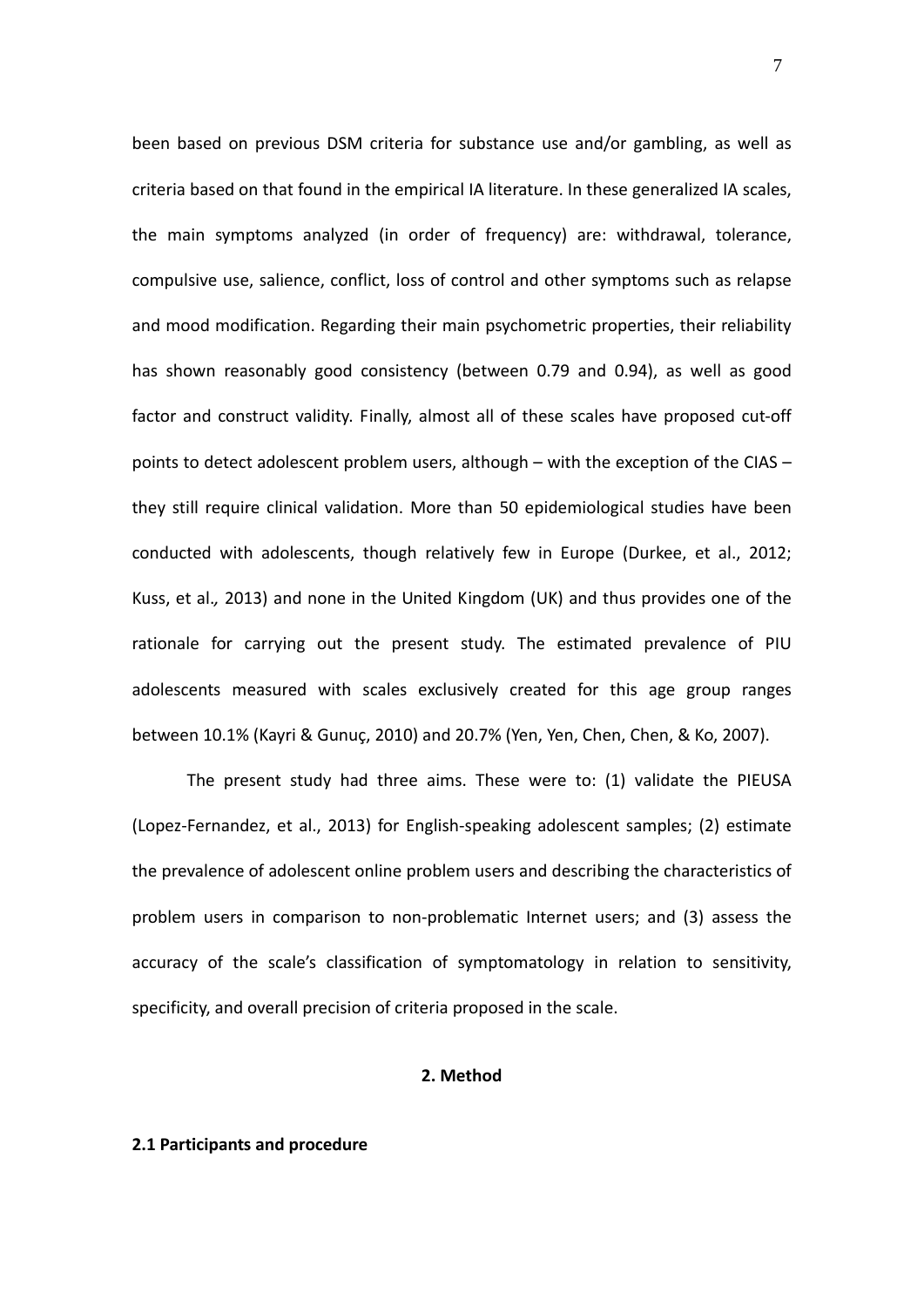A convenience sample comprised pupils from five secondary schools in London (UK), who volunteered to complete a questionnaire. Of these, only 71.8% correctly completed all the PIEUSA items (i.e., 1,097 out of 1,528 participants). Permission was sought from the head teachers, teachers and students, and anonymity and confidentiality was ensured. Formal approval was given by the *Ethics Committee of the Tower Hamlets Research and Performance Development Team*. The paper‐and‐pencil questionnaire comprised self‐report responses collected over a one‐hour period during a classroom lesson, in the presence of the pupils' class teacher.

8

The participants were aged between 11 and 18 years (M=13.52, SD=1.535), with more than half (56%) being male. The sample came from families with an average of five members including the adolescent (M=5.20, SD=1.934). Three-quarters (73.4%) lived in central London, and in most cases parents were in employment (76.5% of fathers and 48.9% of mothers) and had completed secondary school (59% of fathers and 53.2% of mothers). Most of the participants in the final sample (90.2%) were aged between 11 years (year 7), and 15 years (year 11). Only 12.3% reported alcohol and/or tobacco consumption, and 27.3% said they only used technology‐based entertainment.

# **2.2 Measures**

# **2.2.1 Instrument**

The questionnaire comprised three sections: (a) socio-demographic and educational data; (b) features related to Internet usage; and (c) the problematic Internet use scale (PIEUSA) adapted for British adolescents.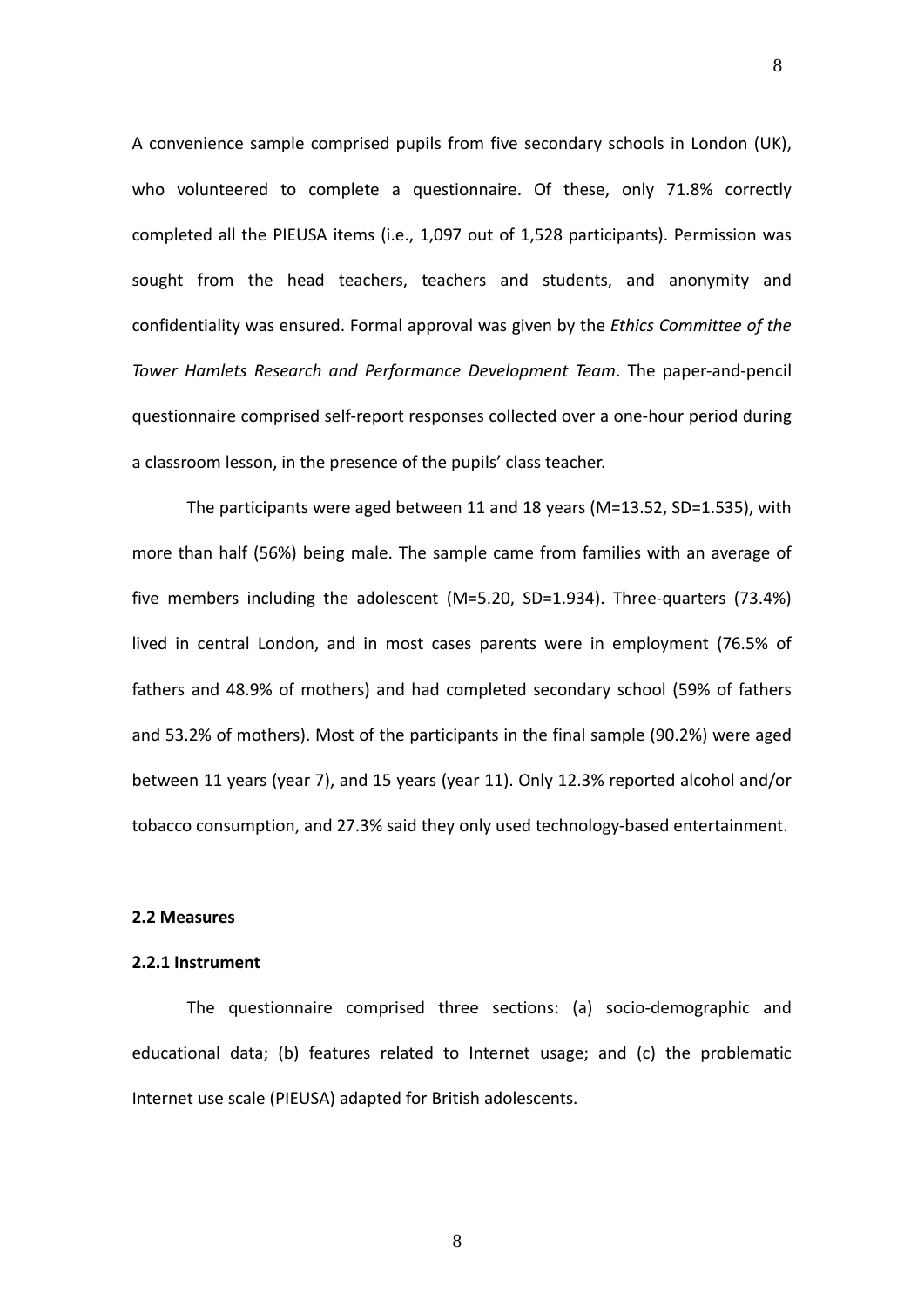The variables examined in the socio‐demographic section included: gender; age, (categorized as young [11‐14 years] or older adolescents [15‐18 years]); the family unit (i.e., number of people living in the participant's home); the parents' educational level (primary, secondary or higher education); parents' employment status; participant's place of residence (central or greater London); school level (from year 7 to 13, age 11 to 17); alcohol and/or tobacco usual consumption; and whether they used other forms of entertainment that did not involve technology.

In relation to their Internet use, all participants were asked about two main forms of entertainment: their use of social networking sites (SNSs), and the playing of online video games (OVGs). They were also asked their initial age of Internet use, their preferred kind of use (alone, or in company, virtually or physically), their weekly Internet use frequency (days per week and hours per week), as well as the minimum and maximum time per typical session (in minutes). In reference to their perception as users, they were asked whether Internet use affected them in some way (either positively or negatively), and their main purpose in using it as a leisure activity (i.e., self-entertainment, sociability, or other reasons). Their self-perceived level of expertise (Likert scale from 1, "non‐expert", to 5, "highly expert") was also recorded.

The PIEUSA is a validated scale constructed originally in Spanish (Lopez‐ Fernandez, et al., 2013). It contains 30 items rated on a seven‐point Likert scale (from 1 "strongly disagree" to 7 "strongly agree"). The total score ranges between 30 and 210, with the highest score being the maximum presence of the construct under study over the last year. The scale covers the following eight symptoms (based on Ko, et al*.*, 2005; Tao, et al., 2010): preoccupation, withdrawal, tolerance, loss of control, persistence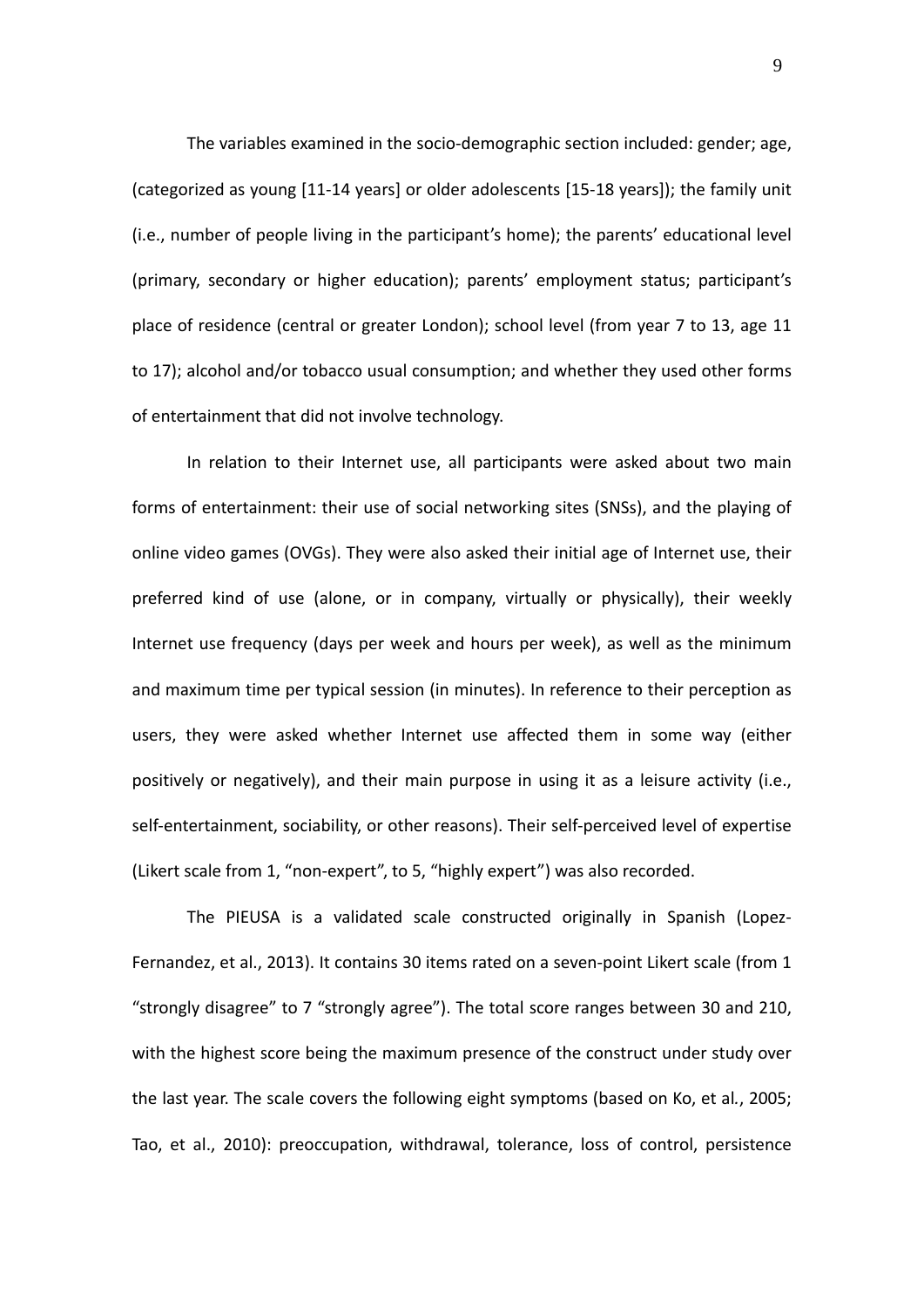although negative life consequences, conflict (interpersonal and intrapersonal, following Griffiths, 2000), evasion from problems, and a dimension regarding other motivations (Bianchi & Phillips, 2005). The adaptation for British adolescents was performed through the forward and backward translation (Sánchez‐Moreno, et al., 2005), validated by Spanish and British experts in language and culture, addiction and education, in order to ensure the cultural and semantic equivalence of the scale items.

10

# **2.2.2 Psychometric properties of PIEUSA**

The factor validity of this first scale adaptation was assessed by an exploratory factor analysis (EFA) using the principal components technique, with the Kaiser‐Mayer‐ Olkin index (KMO) and Bartlett's test of sphericity to confirm the adequacy of the sample and procedure respectively. The analysis yielded one factor with eigenvalues above 1 (factor loading>0.4) to obtain an acceptable factor based on its explained variance. Internal consistency was estimated through the Cronbach's alpha coefficient and an item analysis. Construct validity was obtained through associations of the total score with several indicators associated with Internet time spend.

# **2.2.3 Epidemiological analysis**

Sub‐samples were generated randomly to compare different users' categories in relation to the items and symptomatology proposed in the PIEUSA, as well as to estimate sensitivity, specificity, and classification accuracy.

#### **2.2.4 Software for data analysis**

All statistical analyses were performed using PASW 18.0.

#### **3. Results**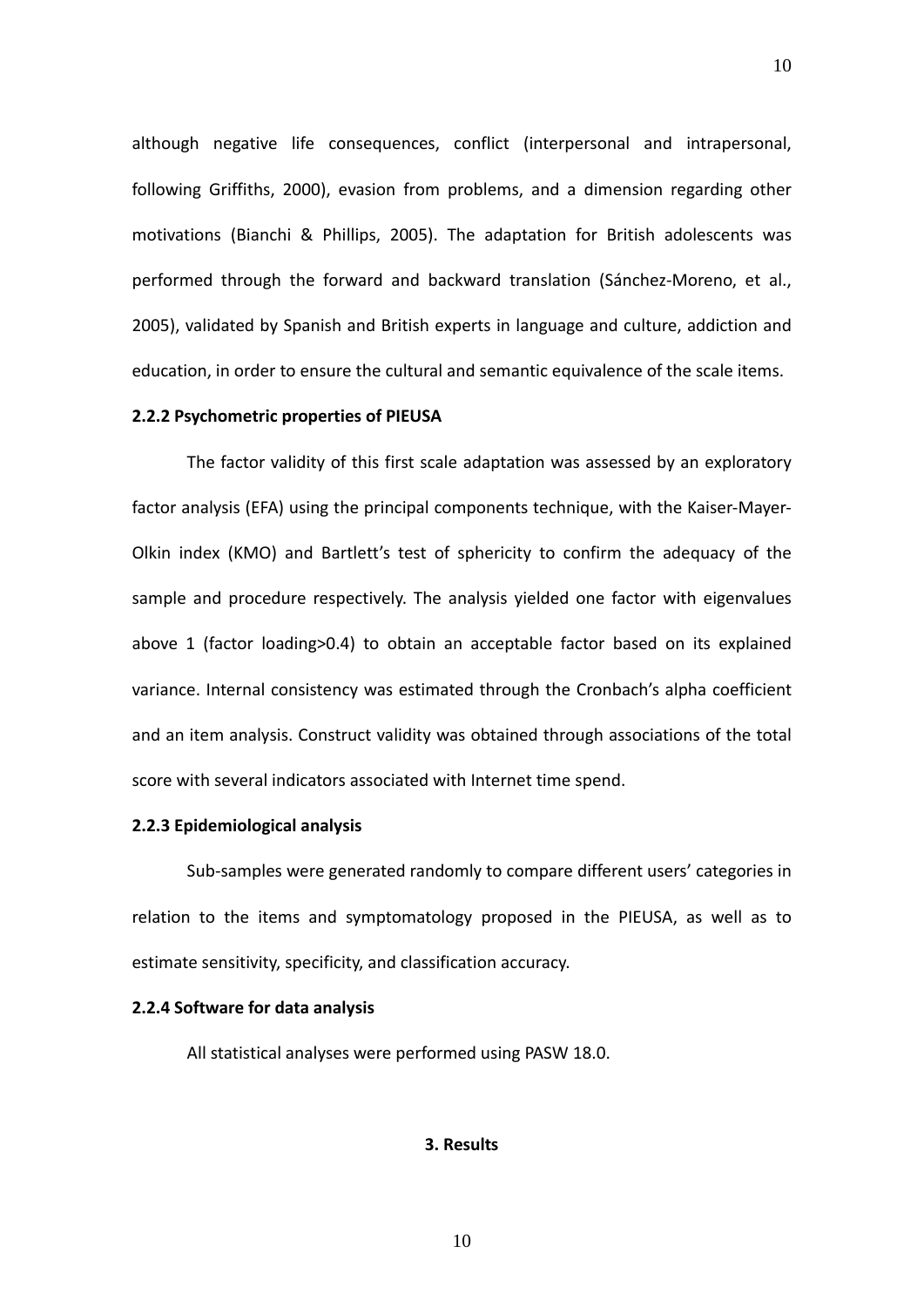### **3.1 Psychometric study of the PIEUSA adapted for British adolescents**

The PIEUSA distribution showed a slightly positive asymmetry (.421) with the central scores around 100 (M=99.70, Mdn=99.00). Variability was relatively high (SD=39.31, Range=180, from 30 to 210). Three extreme cases appeared with scores of 204 or above.

# **3.1.1 Factor validity**

The factor validity of the British adaptation with EFA (KMO=0.964; Bartlett's test:  $\chi^2$ (435)=17225.505;  $p$ <.001) yielded one factor with eigenvalues above 1 and factor loadings greater than 0.4 (see Table 2). The factor "internet entertainment use among British adolescents" explained 41.5% of the total variance.

#### **3.1.2 Item analysis and internal consistency**

Results highlighted in Table 2 show a great variability in the scores on each item. Few presented high (M>4, SD≤2.2, Mdn≥4; items 2 and 16) or low scores (M<2.6, SD≤2.2, Mdn≥1; items 23 and 24). With regard to the homogeneity indices, all the items showed the expected correlation with the corrected total score. The lowest was Item 24, although it was above the cut‐off point. The removal of the item did not improve the internal consistency, and so it was maintained. Therefore, PIEUSA achieved an excellent reliability, with a Cronbach's alpha of 0.95.

TABLE 2

## **3.1.3 Construct validity**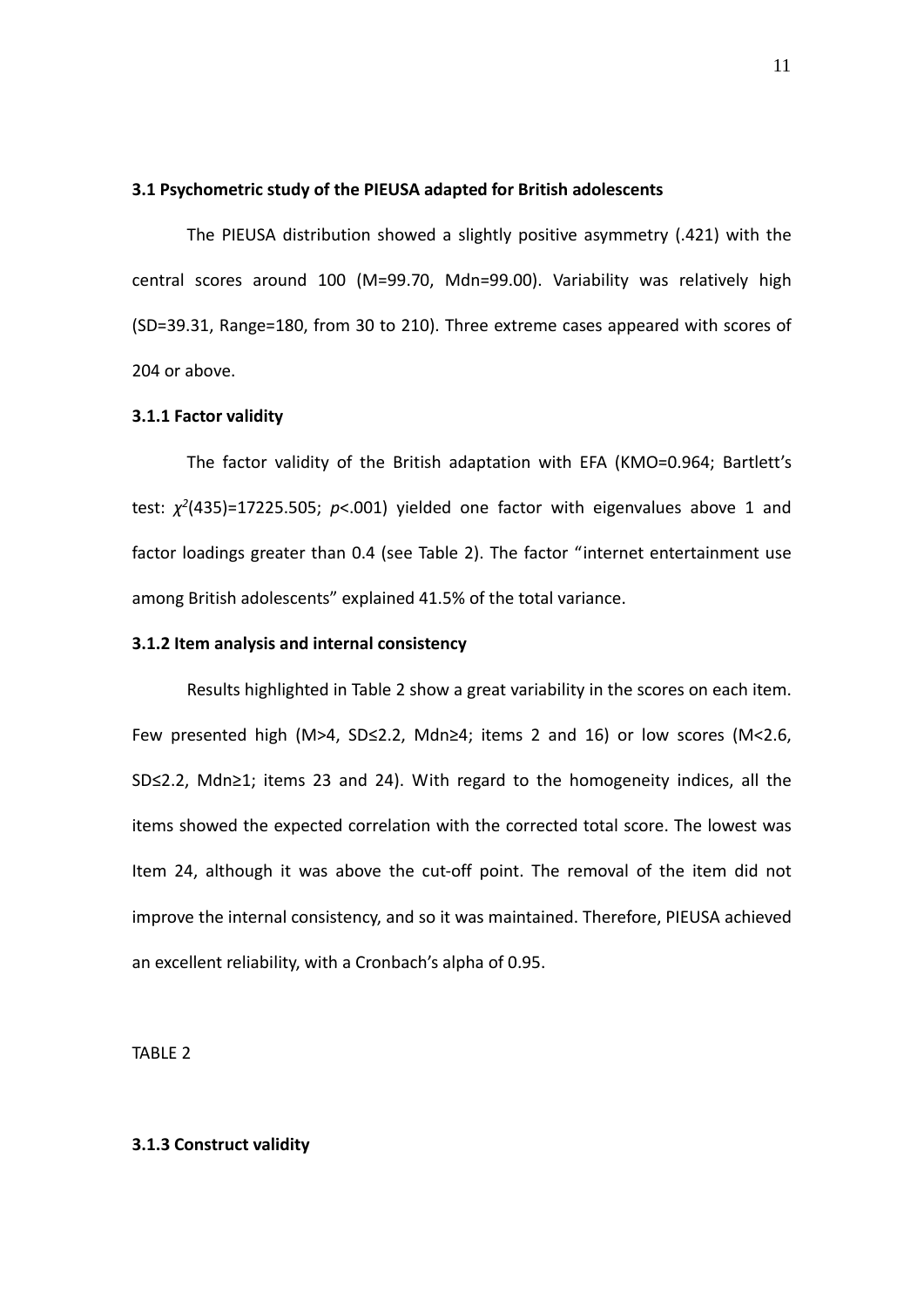Statistically significant associations were found between the total score and measures of Internet time spend and its main entertainment uses – SNSs or OVGs (see Table 3). Another alternative measure was the adolescents' self‐perception of Internet. If it was affecting them in some way, students who answered affirmatively obtained higher scores on the PIEUSA (M=104.83, SD=36.163) compared with those who did not answer affirmatively (M=94.11, SD=33.846) (*t*(676)=3.803, *p*<.001, *r*=0.01).

TABLE 3

### **3.2 Profile of problematic users according to the PIEUSA**

# **3.2.1 Descriptive profile**

Problem use was classified according to the statistical criteria applied by Chow, Leung, Ng and Yu (2009). This was similar as that used in the literature on gambling addiction (i.e., the 15<sup>th</sup>, 80<sup>th</sup> and 95<sup>th</sup> percentiles to classify occasional, habitual, at risk, and problem use respectively). These categories correspond to scores of 57, 129 and 172 on the British adaptation of the PIEUSA. The analysis revealed that 14.2% of participants were occasional users (Mdn=43), 65.3% were habitual users (Mdn=95), 15.3% were at risk of problematic use (Mdn=145), and 5.2% were problematic users (Mdn=187). There were significant differences between the four categories (*H*:  $Z(3)$ =784.083,  $p < .001$ ), as well as between each pair, supporting the suitability of this categorization.

Among those classified as problematic users (n=57), 68% were male, 75% belonged to the younger age group (M=13.25, SD=1.619), 82.1% were from central London, and 75.4% were studying in non‐private schools (71.9%: years 7 and 9). Only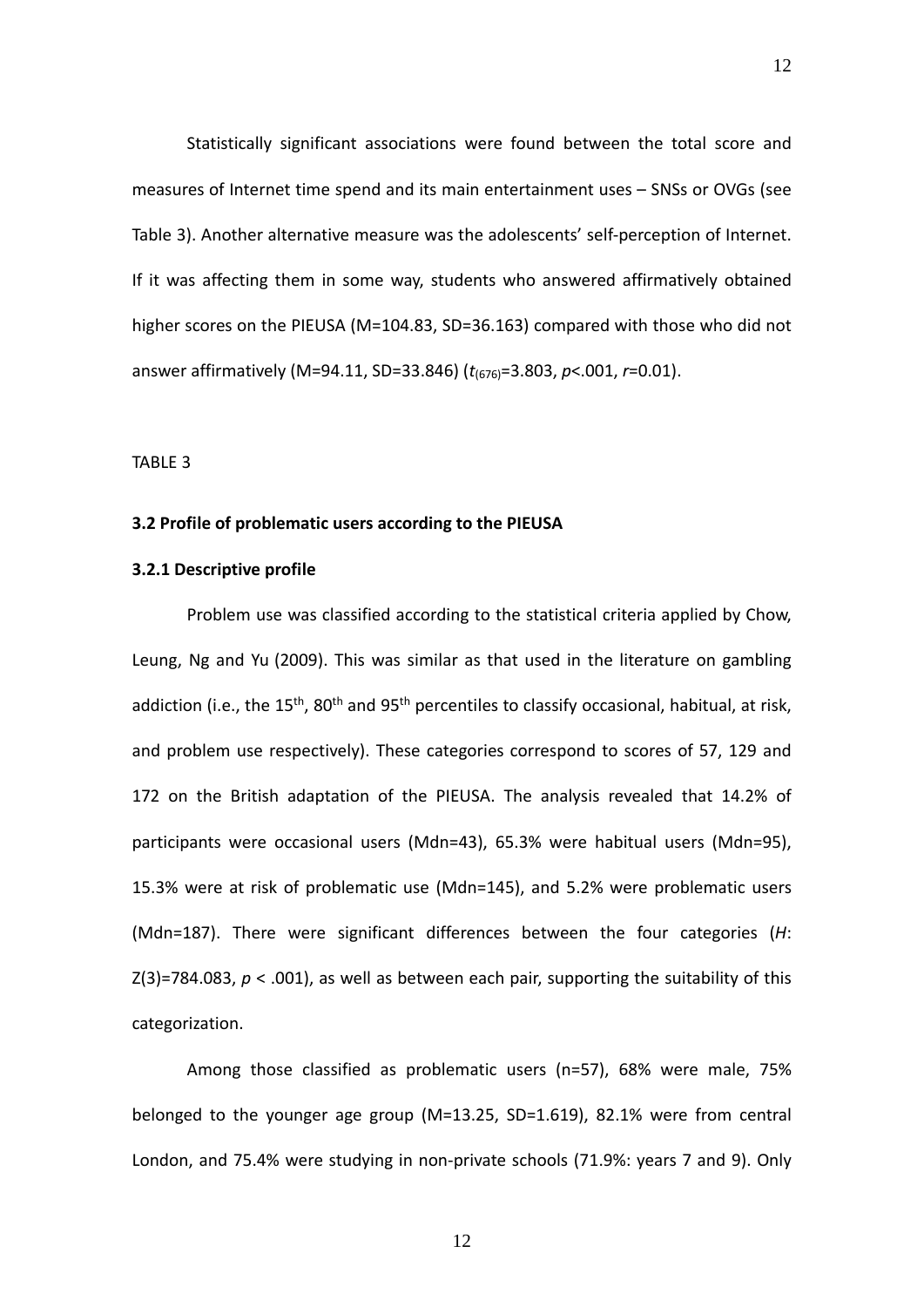28.1% consumed alcohol and/or tobacco, 35.1% only used entertainment with technological support, and 60.7% considered themselves to be either fairly or highly expert. They accessed an average of three SNSs (M=3.80, SD=2.238), that in order of frequency were *Facebook* (73.6%), *Twitter* (24.5%), and *Flickr* (24.5%), as well as playing three OVGs (M=3.05, SD=1.873). Of the total, 72.9% reported having used Internet as regular entertainment during their childhood (initial age:  $M=7.88$  years, SD=3.105), 73.9% had almost six years' experience of engaging in online entertainment, and most of this subsample preferred to engage in Internet use on their own. In relation to their time spent online, the duration of a typical online session had a mean average of two hours (in minutes: M=149.7, Mdn=120, SD=164.302); 54% went online almost daily (days per week: M=5.50, Mdn=7, SD=2.092), but only 15.6% for more than 15 hours weekly (hours per week: M=8.28, Mdn=6.71, SD=7.271). 60.9% stated that the time spent online affected them in some way: positively in communication (47.4%), leisure (31.6%) and learning (10.5%); negatively in terms of potential dangers (42.8%), isolation (25.6%) or addiction (7.1%). Therefore, the main aim of online use was sociability (42%), followed by self‐entertainment (31.6%).

#### **3.2.2 Comparing non‐problem with problematic users with PIEUSA**

Three subsamples of 57 non‐problem users of each category (occasional, regular and at-risk users) were randomly extracted in order to compare them with problem users. No statistical differences were observed in gender or categories of age between groups. Participants that were classified as problematic users obtained median scores of 7 on all the items. The variability was lower than that of non‐ problematic users.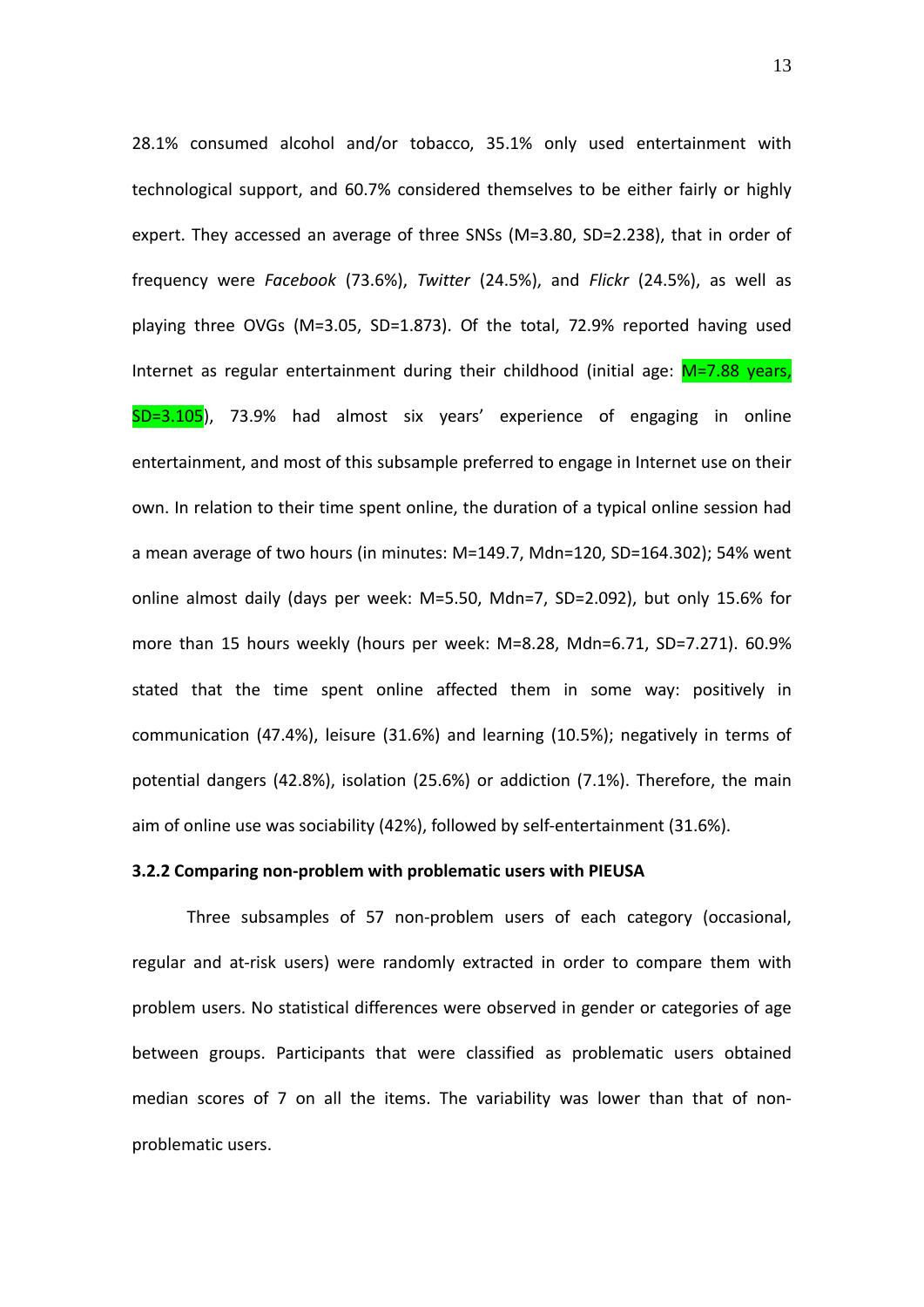To support construct validity, the total scores on the scale were compared with the time of a typical online session, and weekly frequency of connection. Statistical differences were found between the users' categories in both cases (time of regular session in minutes: Mdn<sub>occasional</sub>=60, Mdn<sub>regular</sub>=90, Mdn<sub>at-risk</sub>=100, Mdn<sub>problematic</sub>=120, H:  $Z(3)=14.626$ ,  $p < .01$ ; weekly frequency in days: Mdn<sub>occasional</sub>=3, Mdn<sub>regular</sub>=4, Mdn<sub>at</sub>  $r_{\text{risk}}=6$ , Mdn<sub>problematic</sub>=7, *H*: Z(3)=11.763,  $p < .01$ ). However, the Spearman correlation between the two indicators was not consistent across categories ( $r_{\text{occasional}} = .388$ ,  $p <$ .05; rregular=.475, *p* < .01, rat‐risk=.359, *p* < .05; rproblematic=.225, *p* > .05).

# **3.3 Study of symptoms measured according to the PIEUSA**

Following Tao, et al. (2010), the incidence of each single and combination symptom was calculated (see Table 4). The most prevalent were "loss of control" (100%) and "conflict" (98.2%), and the least prevalent was "withdrawal" (80.7%). All problem users reported as having three symptoms related to addiction.

# TABLE 4

# **3.3.1 Verifying the symptomatology classification in problem users**

The sensitivity, specificity, and classification accuracy of the symptoms measured through the PIEUSA were compared between the problem users and a random selection of non‐problem users with the same size sample (n=57). This analysis (see Table 5) was also used in another IA study with Greek adolescents (i.e., Siomos, Dafouli, Braimiotis, Mouzas & Angelopoulos, 2008). The mean average of each group of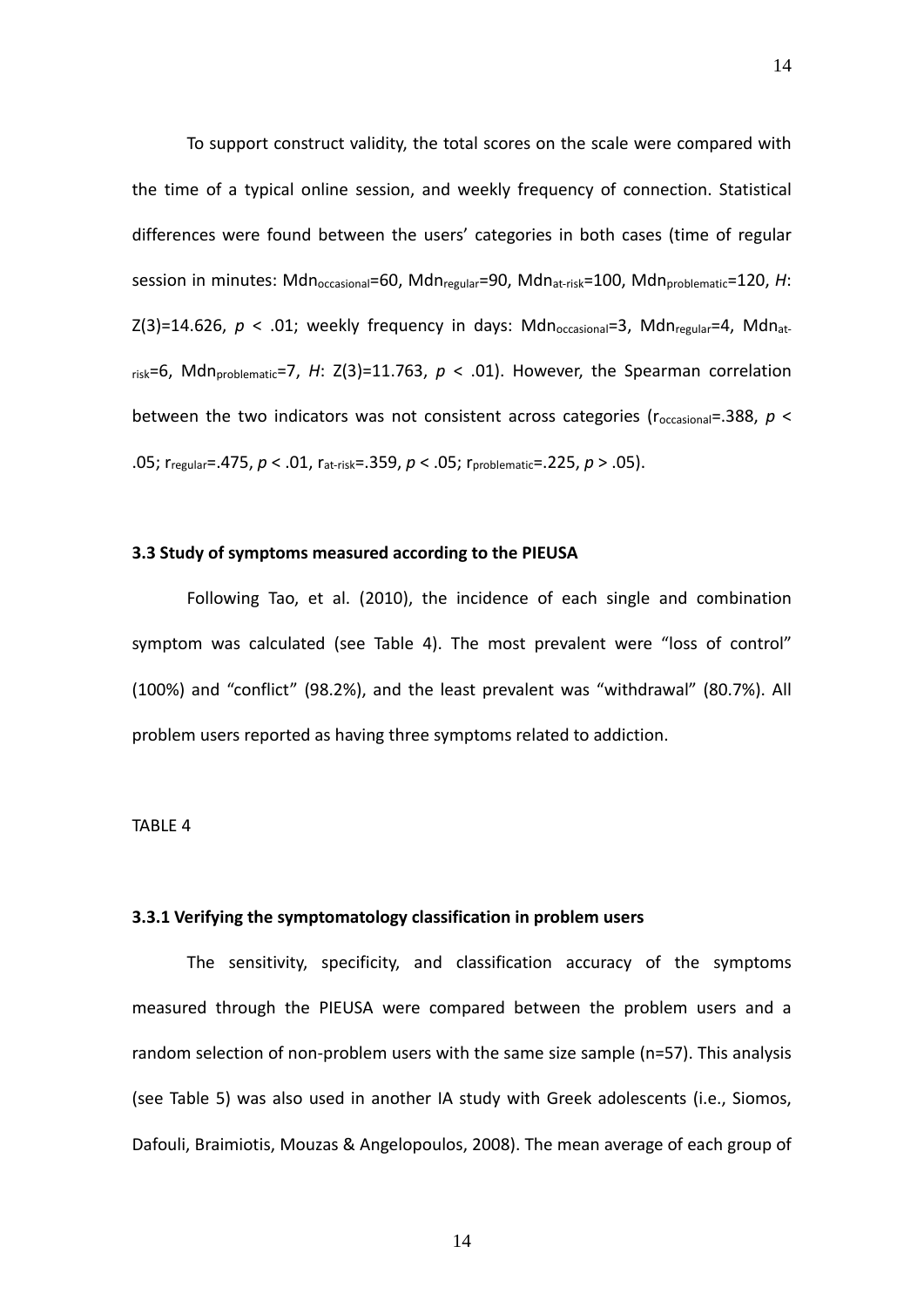items that defined a symptom was found, and the percentage agreement was calculated counting the number of participants who gave a rating of 5 or higher to each symptom (a similar procedure used by Phillips, Saling & Blaszczynski [2008] and Lopez‐ Fernandez, et al. [2013]). Furthermore, statistical differences with fairly large effect sizes were observed between problem and non‐problem Internet users in reference to each single symptom (see Table 6).

TABLES 5 AND 6

#### **4. Discussion**

The adaptation of the PIEUSA to an English speaking adolescent population was a psychometric improvement on the original version. It showed excellent reliability, even greater than the Spanish version (Cronbach:  $\alpha_{\text{Spanish}} = 0.92$  vs.  $\alpha_{\text{British}} = 0.95$ ) and other adolescent psychometric studies (e.g., Ko, et al., 2005; Lam-Figueroa, et al., 2011; Tsai & Lin, 2001). The scale's factor validity was again consistent with a unidimensional model, achieving greater explained variance than the original version (Spanish: 31.3% vs. British: 41.5%). As regards the construct validity, the association between the total score with measures addressed to detect PIU appears to be small, due in part to the fact that a very conservative analysis technique was used. However, a complementary analysis with the Internet users' categories revealed differences in the duration of each session of online entertainment, with longer duration and higher weekly frequency being associated with higher scores on the scale. These findings support the construct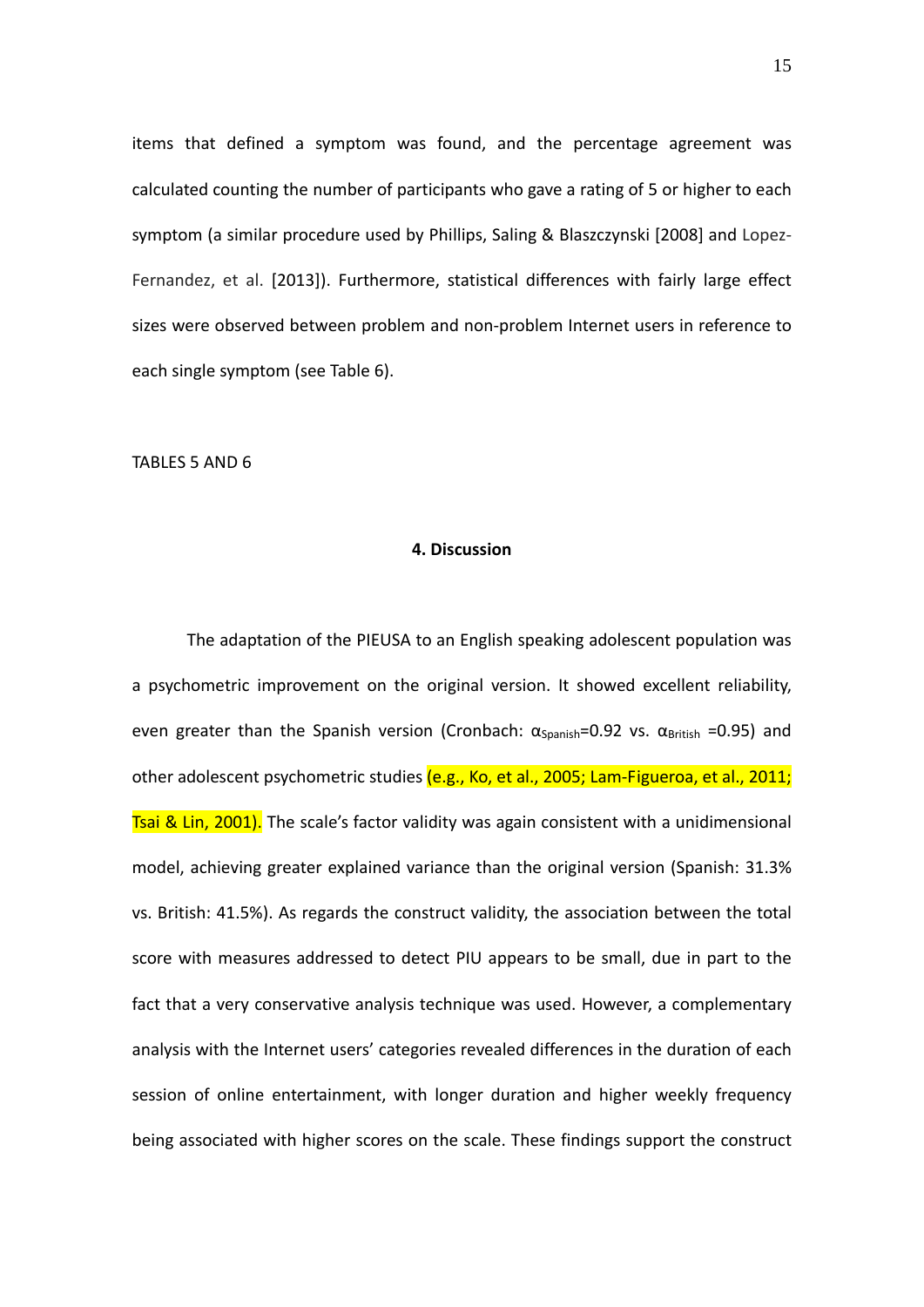validity of the scale adaptation, and are also reported in similar adolescent psychometric studies (Canan, et al*.*, 2010; Ko, et al*.*, 2005). Moreover, for the first time, the PIEUSA provides an assessment tool for adolescents that examines two of the online applications (OVGs and SNSs) that appear specifically predictive of IA (Kuss, Griffiths, & Binder, 2013) in assessing online problem use in British teenagers.

The estimation of problematic Internet users in the UK sample was 5.2%, a rate similar to that found in Spanish high‐school students (5%). The same method for extracting the users' categories was applied, although there were differences on the cut-off point scores of the scale in both versions, and in the central tendency index measured in this dependent users (Mdn $B_{\text{British}}=187$  vs. Mdn $_{\text{Spanish}}=162$ ). However, the prevalence of PIU was much lower than almost all other adolescent studies done with scales for this age group that have recorded values at least twice as high. This is probably because the extraction of cut‐off points followed different methods. For instance, Kayri and Gunuç (2010) used cluster analysis, and Tsai and Lin (2001) selected a cut‐off score (i.e., individuals with scores greater than 80 were classed as dependents whereas those below 80 were classed as non-dependents). Furthermore, the low prevalence of British problem users estimated in the present study may have possibly been due to the selection of the most rigorous cut‐off points (Chow, et al*.*, 2009), the inclusion of all the PIU symptoms, and/or because these two PIEUSA studies were performed with European samples (i.e., there may be cultural differences between European and Asian adolescents). For instance, the cross‐cultural study of Durkee, et al. (2012) found a prevalence of 4.4% in European adolescents. Recently, Kuss, van Rooij, Shorter, et al (2013) reported 3.7% of Dutch adolescents had problematic online use,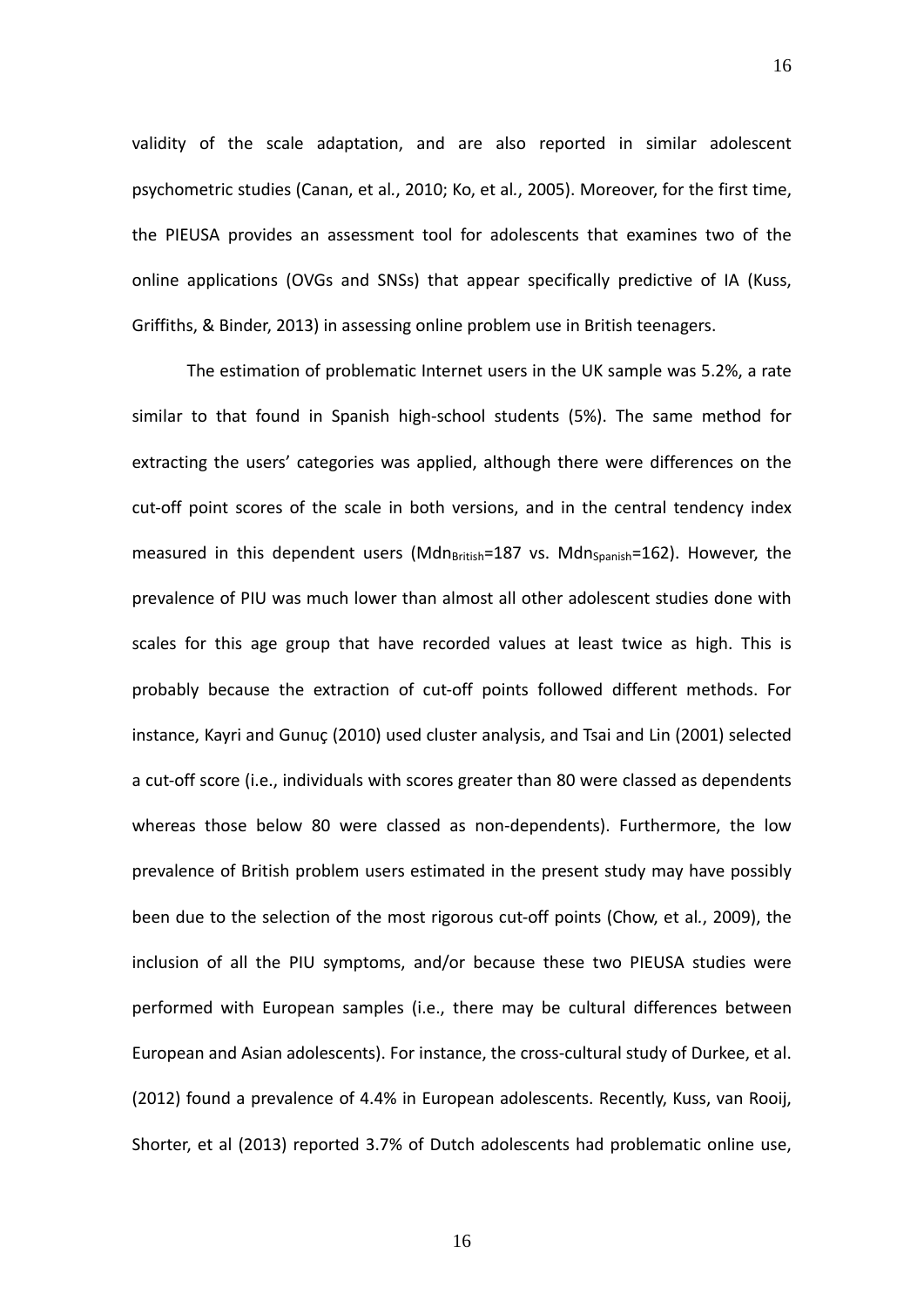whereas Asian studies typically report prevalence rates that at least triple these values, being around 11.7% (Tsai & Lin, 2001) to 18.2% (Ko, et al., 2007).

 In relation to the problem Internet user profile, although no statistical differences were found in the socio‐demographic variables measured, the profile appears to confirm findings found in other studies. More specifically, prpblematic online users tend to be young males (Chow, et al., 2009), with Internet access at home and living in the metropolitan area (Durkee, et al., 2012), accessing Internet almost daily and spending twice as long (Johansson & Götestam, 2004; Kaltiala‐Heino, Lintonen, & Rimplea, 2004) more than two hours (Stavropoulos, Alexandraki, & Motti‐ Stefanisi, 2013). The perceive that the Internet affects them in different ways, and considering themselves as quite expert in Internet matters as they initiated their Internet use during their childhood (Lopez‐Fernandez, *et al,* 2013). However, this last observation does not seem to have had an influence in other studies (Ko, et al., 2005). Such data suggest that time dedicated to a typical online session is a better indicator than the weekly frequency, because online time in years and weekly online frequency seem not be useful indicators. This is in line with Griffiths' (2010) case study observations that time spent online are not necessarily associated with problematic and/or addictive online use. More attention must be paid to psychological features related with addiction. In this sense, Beard (2011) also pointed out other high‐risk psychological characteristics (such as impulsivity, sensation‐seeking, self‐esteem, shyness, etc.) or psychiatric comorbidity (mood, anxiety, attention‐deficit and hyperactivity or substance use disorders, etc.) are in need of further investigation. Psychosocial aspects of teenagers' lives (such as relationships with family and friends,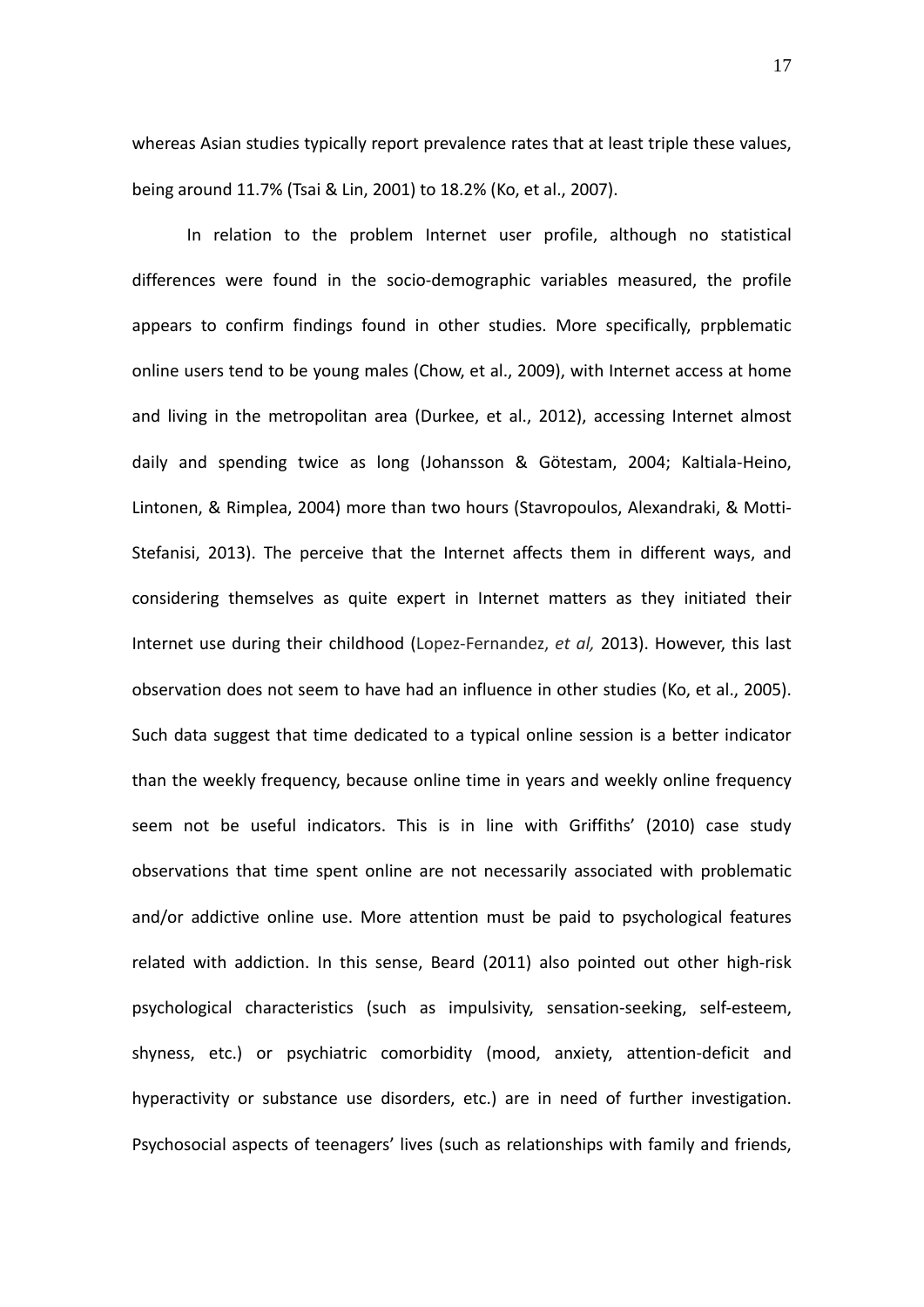educational context and cultural framework) should also be taken into account (Appel, Holtz, Stiglbauer & Batinic, 2012; Selfhout, Branje, Delsing, ter Bogt & Meeus, 2009). Additionally, addiction is a multifaceted behaviour that is strongly influenced by contextual factors, therefore a biopsychosocial approach is highly recommended (Griffiths, 2005).

It is worth noting that using the same method and scale, the British online problematic users in this particular sample tended to present with all the addictive symptoms (Mdn > 7) compared with the Spanish sample that tended to present with less (Mdn > 5). The adapted scale also showed very good sensitivity and specificity in classifying users with all the symptoms, and the balance between the two was reasonably high. For instance, "loss of control" and "conflict" obtained perfect sensitivity and high specificity.

Interesting results were also observed in relation to the symptomatology. First, following the procedure of frequency of incidence for symptoms for problem users by Tao, et al. (2010), different symptoms were found for different age groups (i.e., Adults: "preoccupation" and "withdrawal" vs. Adolescents: "loss of control" and "conflict"), although it should be noted that 100% of problematic Internet users showed at least three addiction‐like symptoms. The results obtained in the present study partially agree with those reported by Tao and colleagues, who worked with young adult Chinese clinic sample. Additionally, cultural aspects may have played a role in the differences observed, as other studies have reported (e.g., Ji, Hwangbo, Yi, Rau, Fang & Li, 2010). Second, the PIEUSA symptoms appeared to more similarly match the main symptoms noted by Guitton and Lortie (2013) – i.e., compulsive use and negative outcomes –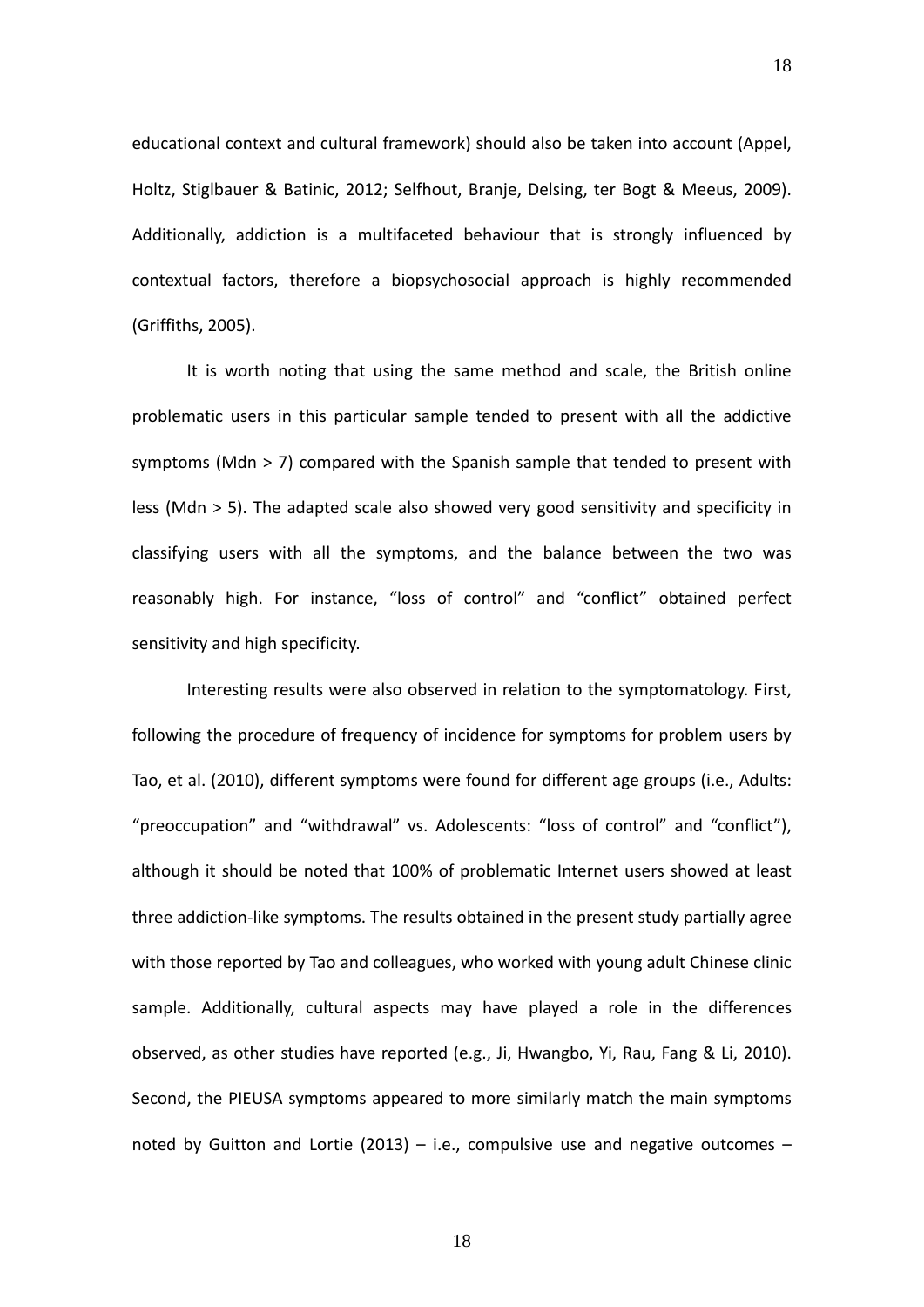rather than the adolescent symptoms assessed in the review by King, et al (2013). This unexpected finding may be due to the fact that King and colleagues only reviewed scales that assessed pathological video‐gaming, and the PIEUSA is a more general PIU scale specifically designed to assess adolescent online use based on DSM‐IV‐TR criteria of addictive syndromes and other IA proposed criteria, similar to questionnaires analyzed by Guiton and Lortie (2013). Third, although a clinical validation along the lines of Ko, et al. (2005)'s validation of the adolescent diagnostic criteria of the CIAS is lacking, the present study demonstrated its factorial and construct validation, together with classification accuracy. This clearly highlighted the differences between problem and non‐problem users in relation to the complete symptomatology,. Fourth, it was observed that – depending on the symptoms – the congruence between sensitivity and specificity may vary. This may, in part, be attributed to the different proportion of items within each symptom. In this regard, future versions of PIEUSA should include an equitable number of items per symptom. However, the classification accuracy of eight candidate symptoms ranged from 81.8% to 91.4%. The scale's overall accuracy appeared to be close to excellent. Therefore, none of the items were excluded from the analysis in this version of the scale as it accurately measured adolescent PIU symptomatology. Finally, PIEUSA classification criteria almost matched with the IGD criteria recently proposed. However, the PIEUSA also included a 'social motivation' criterion not used in other IA scales. As Lortie and Guitton (2013) have pointed out, there is a theoretical and conceptual gap between pathological gambling, substance dependence and EIU, and usually under‐represented as a dimension in IA questionnaires. Therefore it has been shown that there is a relationship between the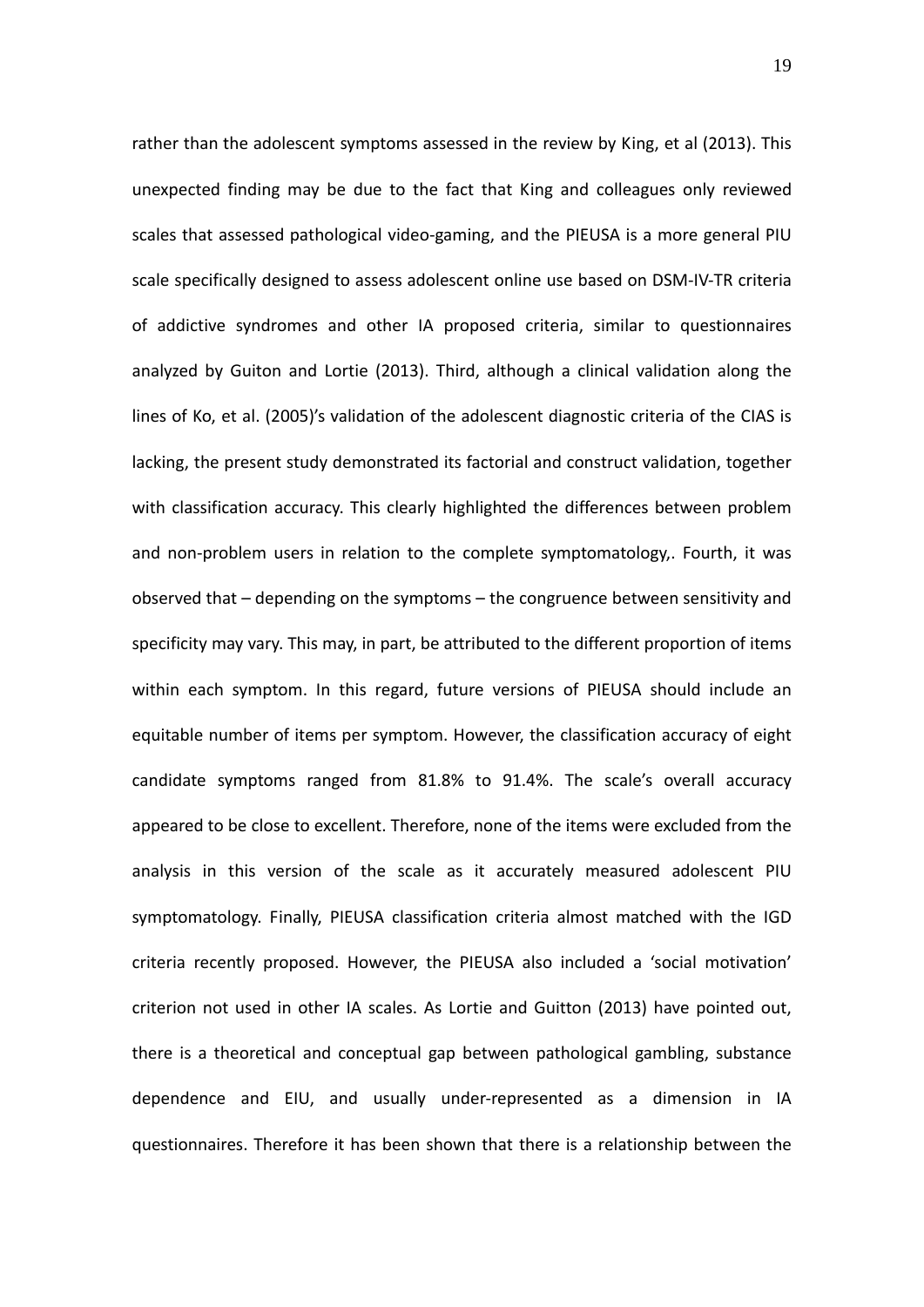recent APA proposed behavioural addictive disorder (i.e., IGD) and the classification criteria proposed in this adolescent PIU scale (PIEUSA) used in the present study.

20

From a scale development perspective, there also appears to be some gaps relating to the core addictive symptoms but this is now starting to be addressed (King, et al., 2013; Lortie & Guitton, 2013). Through empirical studies, researchers must attempt to determine whether there are core symptoms for IA (Charlton & Danforth, 2007; 2010) and peripheral ones, depending of several factors, such as the developmental cycles (e.g., adolescent vs. adults), the type of behavioural addiction (e.g., IA vs. pathological video‐gaming), and the type of technology (e.g., laptop vs. smartphone, etc.). These future lines of enquiry will hopefully provide further evidence to distinguish more clearly as to what could be considered the differences between EIU and IA.

There were clearly a number of limitations of this cross‐sectional and self‐report study must be taken into account. The study was performed with a non-random sample and the questionnaire was administered in the presence of the pupils' teachers that may have had an effect on some of the results (even though complete anonymity and confidentiality were guaranteed by the research team). However, the study's strengths include a survey with psychometric and epidemiological techniques, with a considerable sample size, the provision of a British adaptation of the PIEUSA, one of the few validated adolescent scales for IGD, and the light shed on the symptomatology for adolescents in relation to this psychosocial problem of growing importance in contemporary society.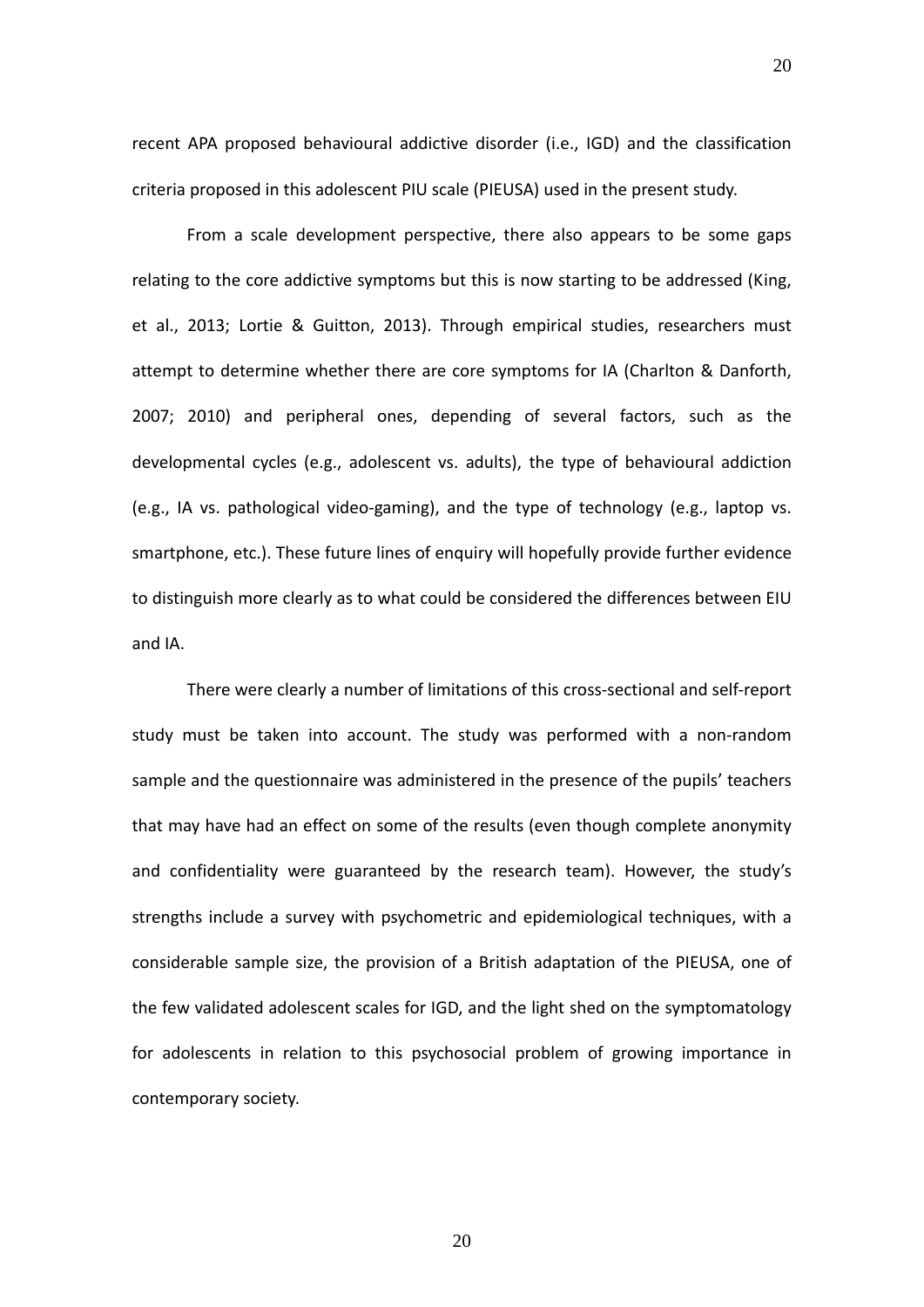#### **5. Conclusions**

This present study is the first British epidemiological study examining adolescent IA. This was done by adapting one of the few adolescent generalized PIU scales that supports overall accuracy classification criteria, similar to the IGD recently proposed for further study by the APA (2013). The self‐reported scale was shown to provide good to excellent reliability and validity, and is an instrument that can estimate prevalence user categories as a measure of IA severity. Furthermore, it is the second version of an instrument that could be used for future cross‐cultural research, although clinical validity is still pending as is the case with all other IA tools.

However, more research is needed before IGD can be considered as a diagnostic category in the next DSM. One line of inquiry is to work towards standard diagnostic criteria and to establish a common threshold for a classification (Petry & O'Brien, 2013) or diagnosis with clinical validation. The present findings suggest that they may need to be different for adults and for adolescents. Furthermore, attention must be paid to the course and etiology of the condition, from (core or peripheral) symptoms to contextual factors that explain how EIU transforms into IA. It will be useful in the future to collect data from clinicians and adolescents classified and receiving psychological treatment as problem users to ascertain some of these elements. Finally, further cross-cultural studies are needed (such as that by Durkee et al., 2012) to help to establish a more solid evidence base regarding the psychosocial impact of problematic Internet use in adolescents, and the probable cultural differences that appear to occur between Western and Oriental cultures, among other psychosocial features related with IA.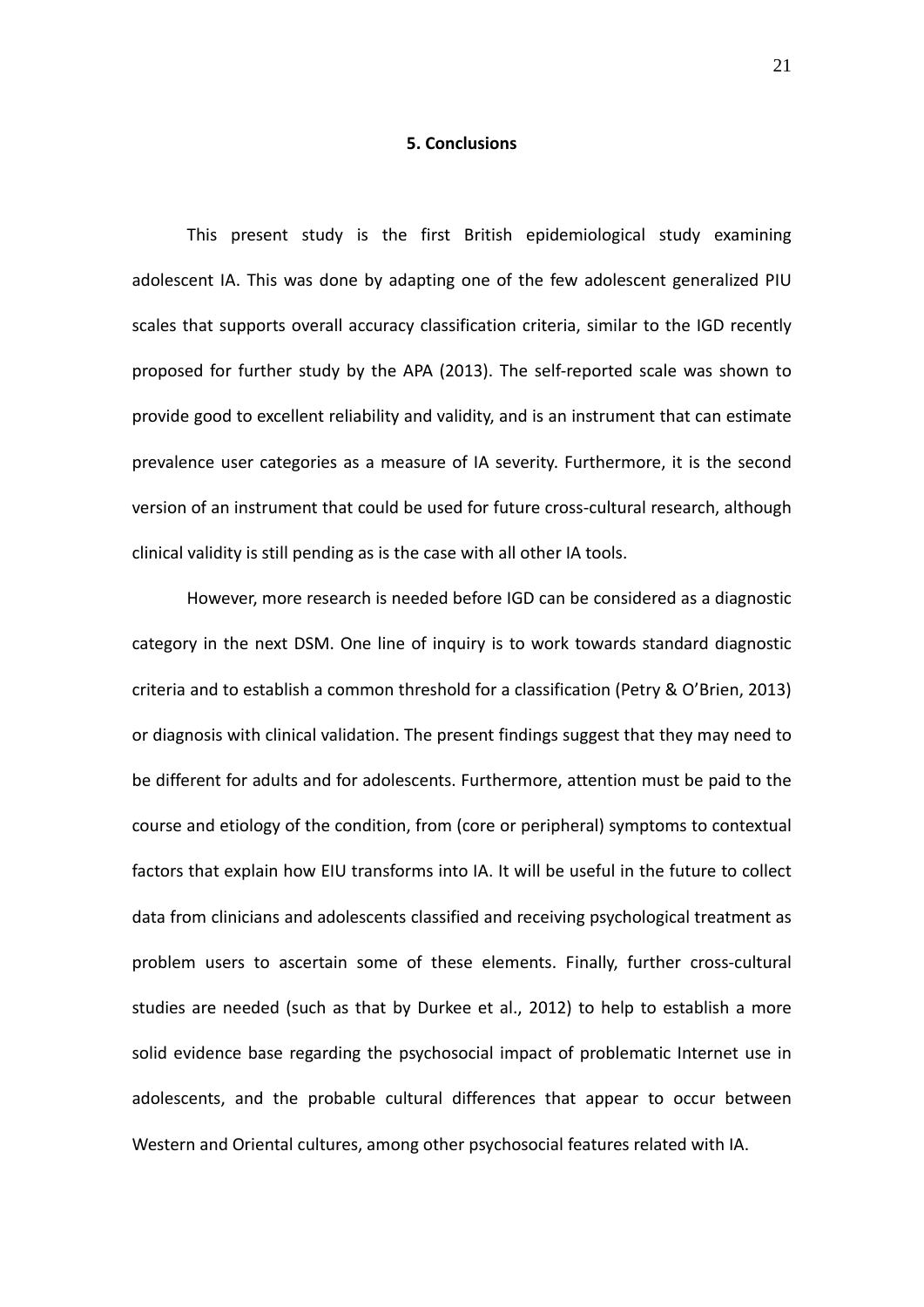#### **References**

- American Psychiatric Association (2000). Diagnostic and statistical manual of mental disorders (Revised 4th ed. [DSM‐IV]). Washington, DC: Author.
- American Psychiatric Association (2013). Diagnostic and Statistical Manual of Mental Disorders (DSM‐5). Arlington, VA: Author.
- American Psychiatric Association (2013). Internet Gaming Disorder (DSM‐5). Retrieved 9/10/2013:

http://www.dsm5.org/Documents/Internet%20Gaming%20Disorder%20Fact%20Sheet. pdf

- Appel, M., Holtz, P., Stiglbauer, B., & Batinic, B. (2012). Parents as a resource: communication quality affects the relationship between adolescents' internet use and loneliness. *Journal of adolescence, 35,* 1641‐1648. doi:10.1016/j.adolescence.2012.08.003
- Beard, K. W. (2011). Working with adolescents addicted to Internet. In K. S. Young, & C. Nabuco de Abreu (Eds.), *Internet Addiction. A handbook and guide to evaluation and treatment* (pp. 173‐190). Hoboken, NJ: John Wiley & Sons, Inc.
- Beard, K., & Wolf, E. (2001). Modification in the proposed diagnostic criteria for Internet addiction. *CyberPsychology & Behavior, 4,* 377‐383. doi:10.1089/109493101300210286
- Bianchi, A., & Phillips, J. (2005). Psychological predictors of problem mobile phone use. *CyberPsychology and Behavior, 8*, 39‐51. doi:10.1089/cpb.2005.8.39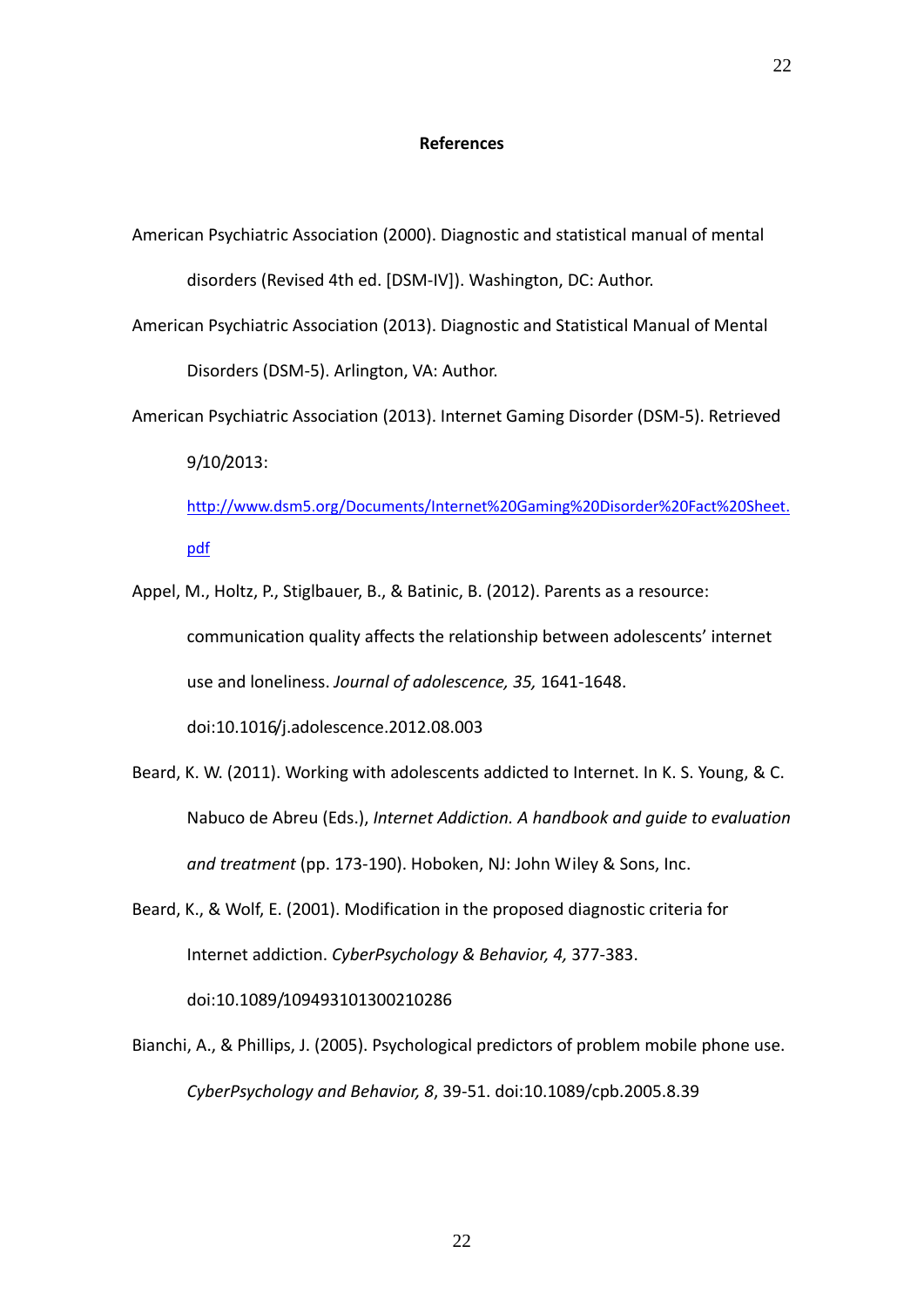Block, J. J. (2008). Issues for DSM‐V: Internet Addiction. *American Journal of*

*Psychiatry, 165*, 306‐307. doi:10.1176/appi.ajp.2007.07101556

- Canan, F., Ataoglu, A., Nichols, L., Yildrim, T., & Onder, O. (2010). Evaluation of psychometric properties of the internet addiction scale in a simple of Turkish high school students. *Cybersychology, Behavior and Social Networking, 13*, 317‐ 320. doi:10.1089/cyber.2009.0160
- Caplan, S. E. (2002). Problematic Internet use and psychosocial well‐being: Development of a theory-based cognitive-behavioral measurement instrument. *Computers In Human Behavior, 18*, 553‐575. doi:10.1016/S0747‐5632(02)00004‐ 3
- Charlton, J. P., & Danforth, I. W. (2007). Distinguishing addiction and high engagement in the context of online game playing. *Computers In Human Behavior, 23*, 1531‐ 1548. doi:10.1016/j.chb.2005.07.002
- Charlton, J. P., & Danforth, I. W. (2010). Validating the distinction between computer addiction and engagement: Online game playing and personality. *Behaviour & Information Technology, 29*, 601‐613. doi:10.1080/01449290903401978
- Chen, S. H., Weng, L. C., Su, Y. J., Wu, H. M, Yang, P. F. (2003). Development of Chinese Internet Addiction Scale and its psychometric study. *Chinese Journal of Psychology, 45*, 279‐94.
- Chow, S. L., Leung, G. M., Ng, C., & Yu, E. (2009). A Screen for identifying maladaptive internet use. *International Journal Of Mental Health And Addiction, 7*, 324‐332. doi:10.1007/s11469‐008‐9170‐4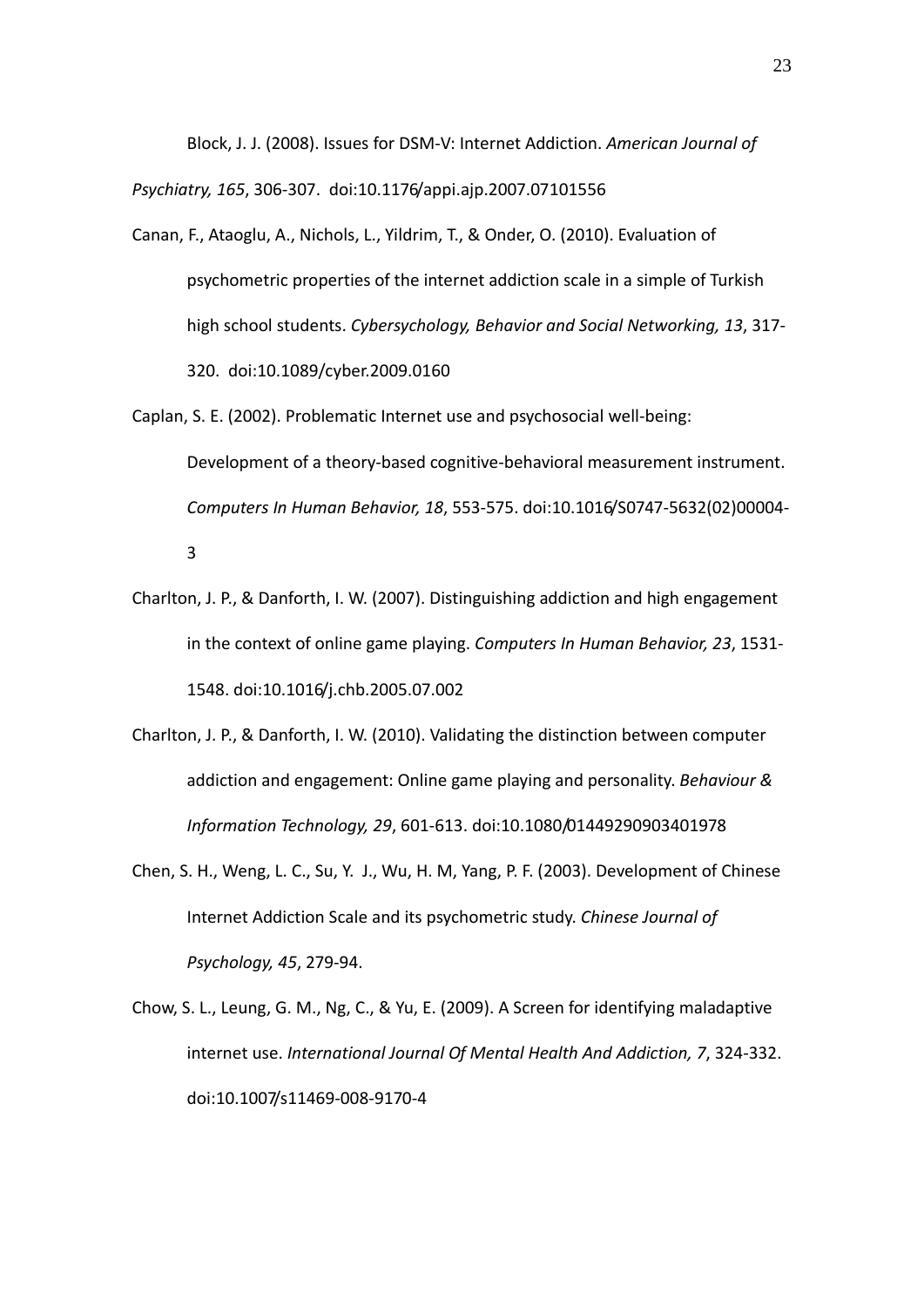- Dowling, N. A., & Kelly, L. Q. (2009). Screening for Internet Dependence: Do the proposed diagnostic criteria differentiate normal from dependent Internet use? *CyberPsychology & Behavior, 12*, 21‐27. doi:10.1089/cpb.2008.0162
- Durkee, T., Kaess, M., Carli, V., Parzer, P., Wasserman, C., Floderus, B… & Wasserman, D. (2012). Prevalence of pathological internet use among adolescents in Europe: demographic and social factors. *Addiction, 107*, 2210‐2222. doi:10.1111/j.1360‐ 0443.2012.03946.x
- Griffiths, M. D. (1996). Internet addiction: An issue for clinical psychology? *Clinical Psychology Forum,* 97, 32‐36.
- Griffiths, M. (1998) Internet addiction: Does it really exist? In J. Gackenbach (Ed.), *Psychology and the Internet: Intrapersonal, interpersonal, and transpersonal implications* (pp. 61‐75). San Diego, CA: Academic Press.
- Griffiths M. (2000) Does Internet and computer "addiction" exist? Some case study evidence. *CyberPsychology & Behavior*, 3, 211‐218.

doi:10.1089/109493100316067

Griffiths, M. (2005). A 'components' model of addiction within a biopsychosocial framework. *Journal Of Substance Use, 10*, 191‐197.

doi:10.1080/14659890500114359

- Griffiths, M.D. (2010). The role of context in online gaming excess and addiction: Some case study evidence. *International Journal of Mental Health and Addiction*, 8, 119‐125. doi: 10.1007/s11469‐009‐9229‐x
- Griffiths, M. D. (2013). Is 'loss of control' always a consequence of addiction?. *Frontiers In Psychiatry, 4*. doi:10.3389/fpsyt.2013.00036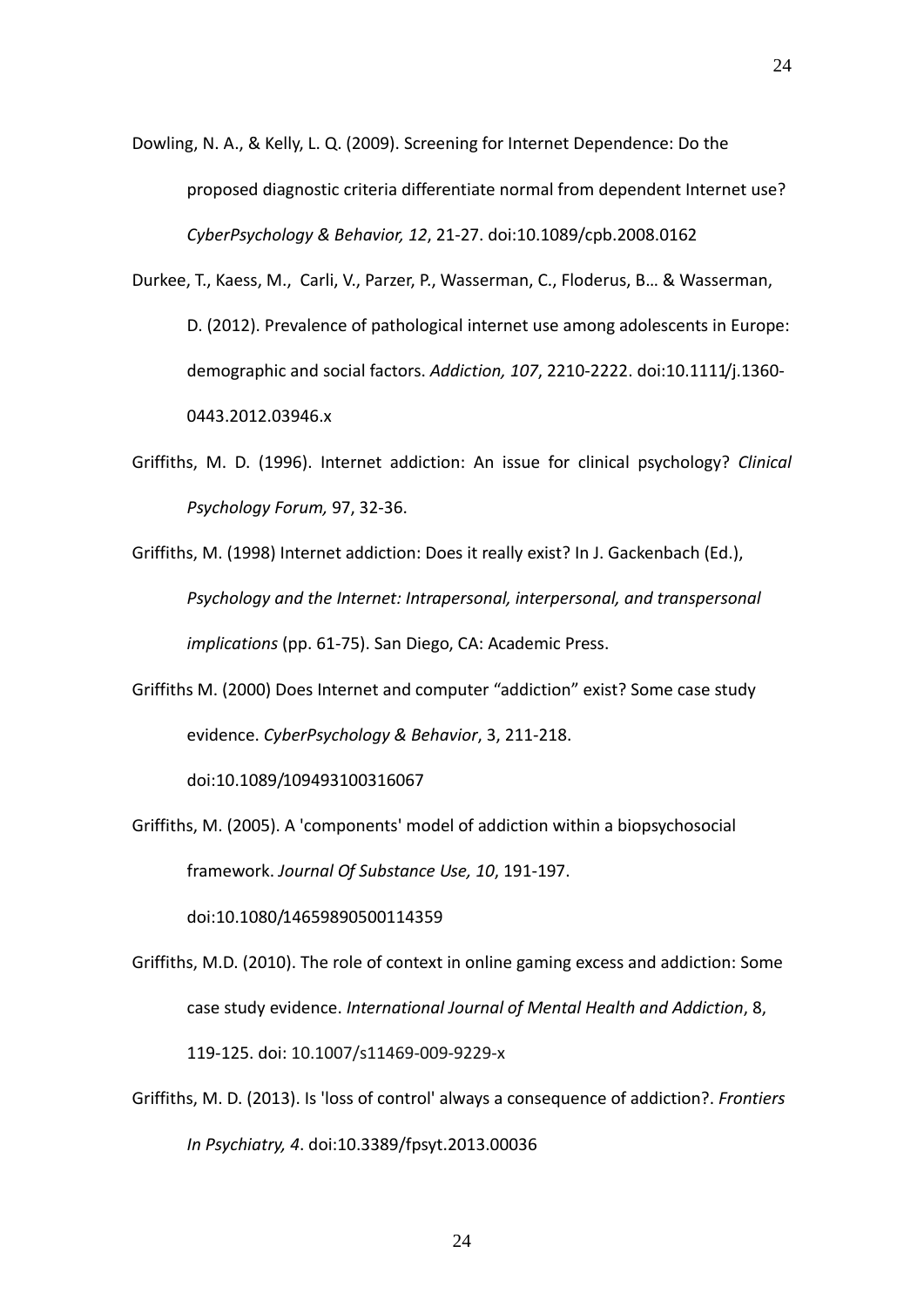- Gunuc, S., & Kayri, M. (2010). The profile of internet dependency in Turkey and development of internet addiction scales: study of validity and reliability. *Hacettepe Üniversitesi Eğitim Fakültesi Dergisi (H. U. Journal of Education), 39*, 220‐232.
- Hansen, S. (2002). Excessive Internet usage or "Internet Addiction"? The implications of diagnostic categories for student users. *Journal of Computer Assisted Learning, 18,* 232‐236. doi:10.1046/j.1365‐2729.2002.t01‐2‐00230.x
- Ji, Y. G., Hwangbo, H., Yi, J. S., Rau, P. L. P., Fang, X., & Li, C. (2010). The influence of cultural differences on the use of social network services and the formation of social capital. *International Journal of Human‐Computer Interaction, 26*, 1100‐ 1121. doi:10.1080/10447318.2010.516727
- Johansson, A., & Götestam, K. (2004). Internet addiction: Characteristics of a questionnaire and prevalence in Norwegian youth (12‐18 years). *Scandinavian Journal of Psychology, 45,* 223‐229. doi:10.1111/j.1467‐9450.2004.00398.x
- Kaltiala‐Heino, R., Lintonen, T., & Rimpelä, A. (2004). Internet addiction? Potentially problematic use of the Internet in a population of 12‐18 year‐old adolescents. *Addiction Research & Theory, 12*, 89‐96. doi:10.1080/1606635031000098796
- Kayri, M., & Gunuc, S. (2010). An analysis of some variables affecting the internet dependency level of Turkish adolescents by using decision tree methods. *Educational Sciences: Theory and Practice, 10,* 2487‐2500.
- King, D. L., Haagsma, M. C., Delfabbro, P. H., Gradisar, M., & Griffiths, M. D. (2013). Toward a consensus definition of pathological video‐gaming: A systematic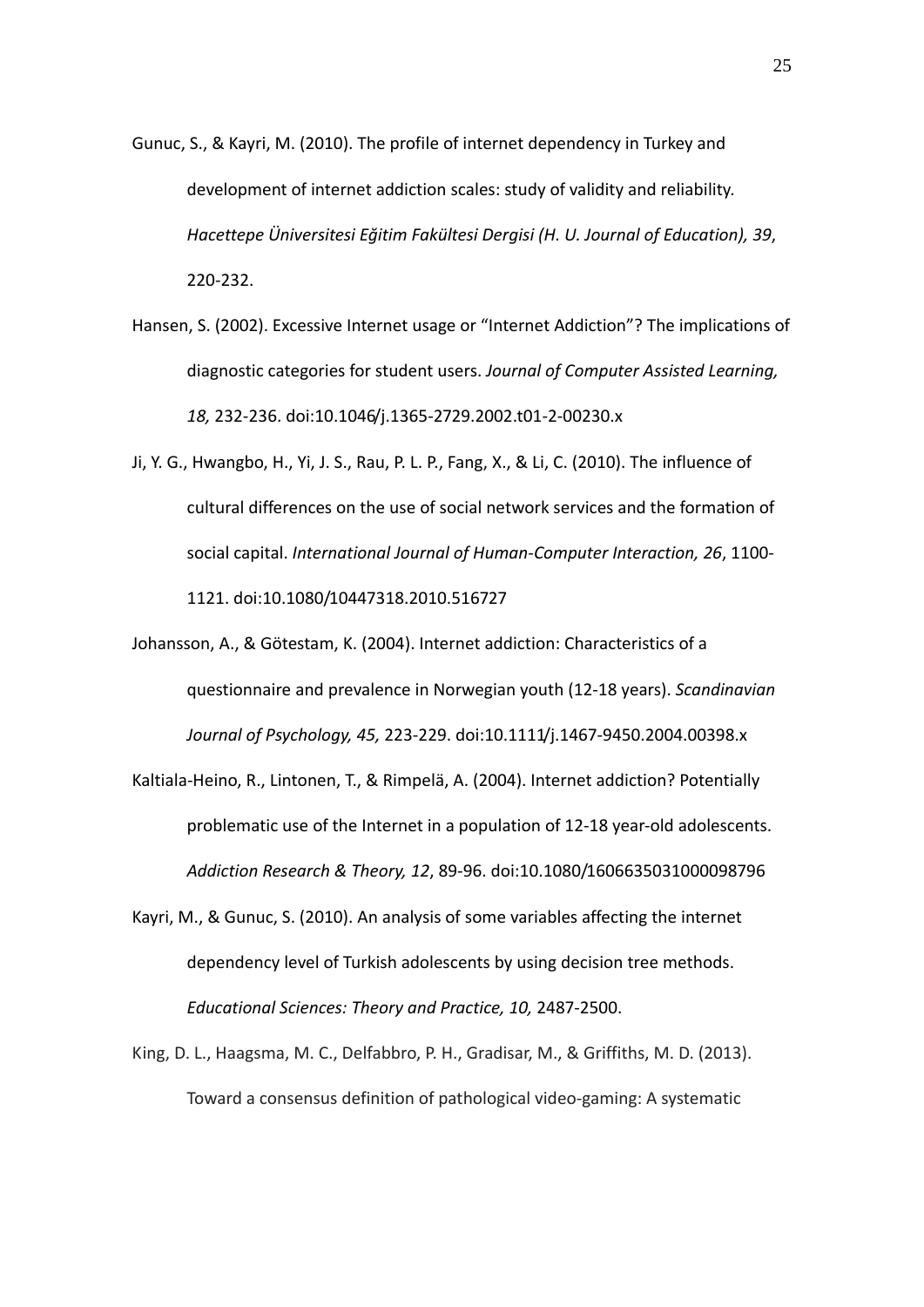review of psychometric assessment tools. *Clinical Psychology Review, 33,* 331‐ 342. doi:10.1016/j.cpr.2013.01.002

- Ko, C., Yen, J., Chen, C., Chen, S., & Yen, C. (2005). Proposed diagnostic criteria of Internet addiction for adolescents. *Journal of Nervous & Mental Disease, 193*, 728‐733. doi:10.1097/01.nmd.0000185891.13719.54
- Ko, C., Yen, J., Yen, C., Lin, H., & Yang, M. (2007). Factors predictive for incidence and remission of Internet addiction in young adolescents: A prospective study. *CyberPsychology & Behavior, 10,* 545‐551. doi:10.1089/cpb.2007.9992
- Kuss, D., & Griffiths, M. D. (2012). Internet gaming addiction: A systematic review of empirical research. *International Journal Of Mental Health And Addiction, 10*, 278‐296. doi:10.1007/s11469‐011‐9318‐5
- Kuss, D. J., Griffiths, M. D., Karila, L., & Billieux, J. (2013). Internet addiction: A systematic review of epidemiological research for the last decade. *Current Pharmaceutical Design,* in press.
- Kuss, D. J., Griffiths, M. D., & Binder, J. F. (2013). Internet addiction in students: Prevalence and risk factors. *Computers In Human Behavior, 29*, 959‐966. doi:10.1016/j.chb.2012.12.024
- Kuss, D. J., van Rooij, A.J., Shorter, G. W., Griffiths, M. D., & van de Mheen, D. (2013). Internet addiction in adolescents: Prevalence and risk factors. *Computers in Human Behavior, 29*, 1987‐1996.
- Lam‐Figueroa, N., Contreras‐Pulache, H., Mori‐Quispe, E., Nizama‐Valladolid, M., Gutiérrez, C., Hinostroza‐Camposano, W… & Hinostroza‐Camposano, W. D. (2011). [Internet addiction: development and validation of an instrument in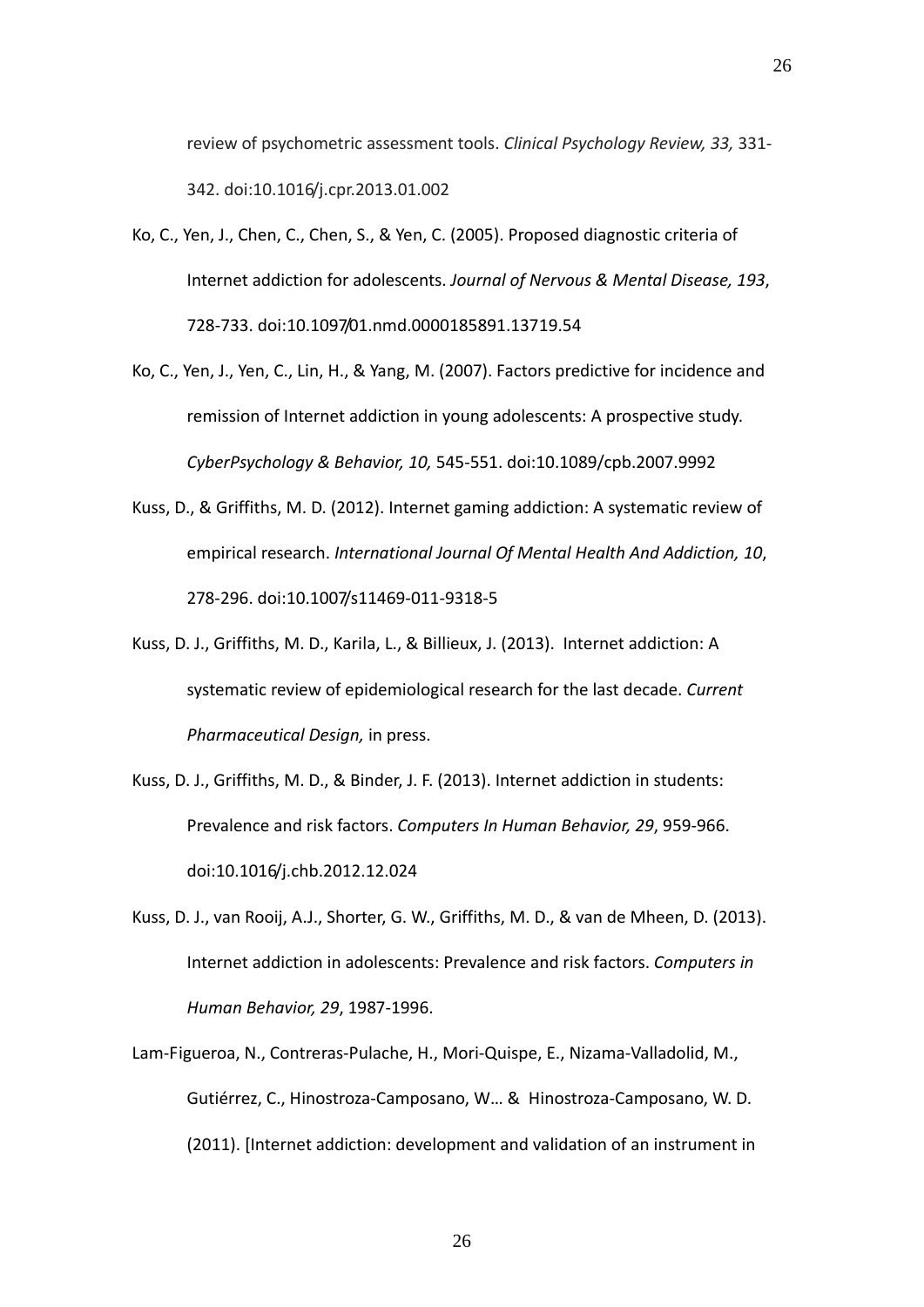adolescent scholars in Lima, Peru]. *Revista Peruana De Medicina Experimental Y Salud Pública, 28*, 462‐469.

Lei, L., & Yang, Y. (2007). The development and validation of Adolescent Pathological Internet Use Scale. *Acta Psychologica Sinica, 39*, 688‐696.

Lopez‐Fernandez, O., Freixa‐Blanxart, M., & Honrubia‐Serrano, M.L. (2013). The Problematic Internet Entertainment Use Scale for Adolescents: prevalence of problem internet use in Spanish high school students. *CyberPsychology, Behavior, and social networking, 16*,108‐118. doi:10.1089/cyber.2012.0250

- Lortie, C. L., & Guitton, M. J. (2013). Internet addiction assessment tools: Dimensional structure and methodological status. *Addiction, 108,* 1207‐1216.
- Petry, N. M. & O'Brien, C. P. (2013). Internet gaming disorder and the DSM‐5. *Addiction, 108*, 1186‐1187. doi:10.1111/add.12202

King, D. L., Haagsma, M. C., Delfabbro, P. H., Gradisar, M., & Griffiths, M. D. (2013). Toward a consensus definition of pathological video‐gaming: A systematic review of psychometric assessment tools. *Clinical Psychology Review, 33*, 331‐ 342. doi:10.1016/j.cpr.2013.01.002

Meerkerk, G. J., Van Den Eijnden, R. J., Vermulst, A.A., & Garretsen, H. F. L. (2009). The Compulsive Internet Use Scale (CIUS): Some psychometric properties. *CyberPsychology & Behavior, 12*, 1‐6. doi:10.1089/cpb.2008.0181

Petry, N. M., & O'Brien, C. P. (2013). Internet gaming disorder and the DSM‐5. *Addiction, 108*, 1186‐1187.

Pies, R. (2009). Should DSM‐V designate 'Internet addiction' a mental disorder? *Psychiatry, 6,* 31‐37.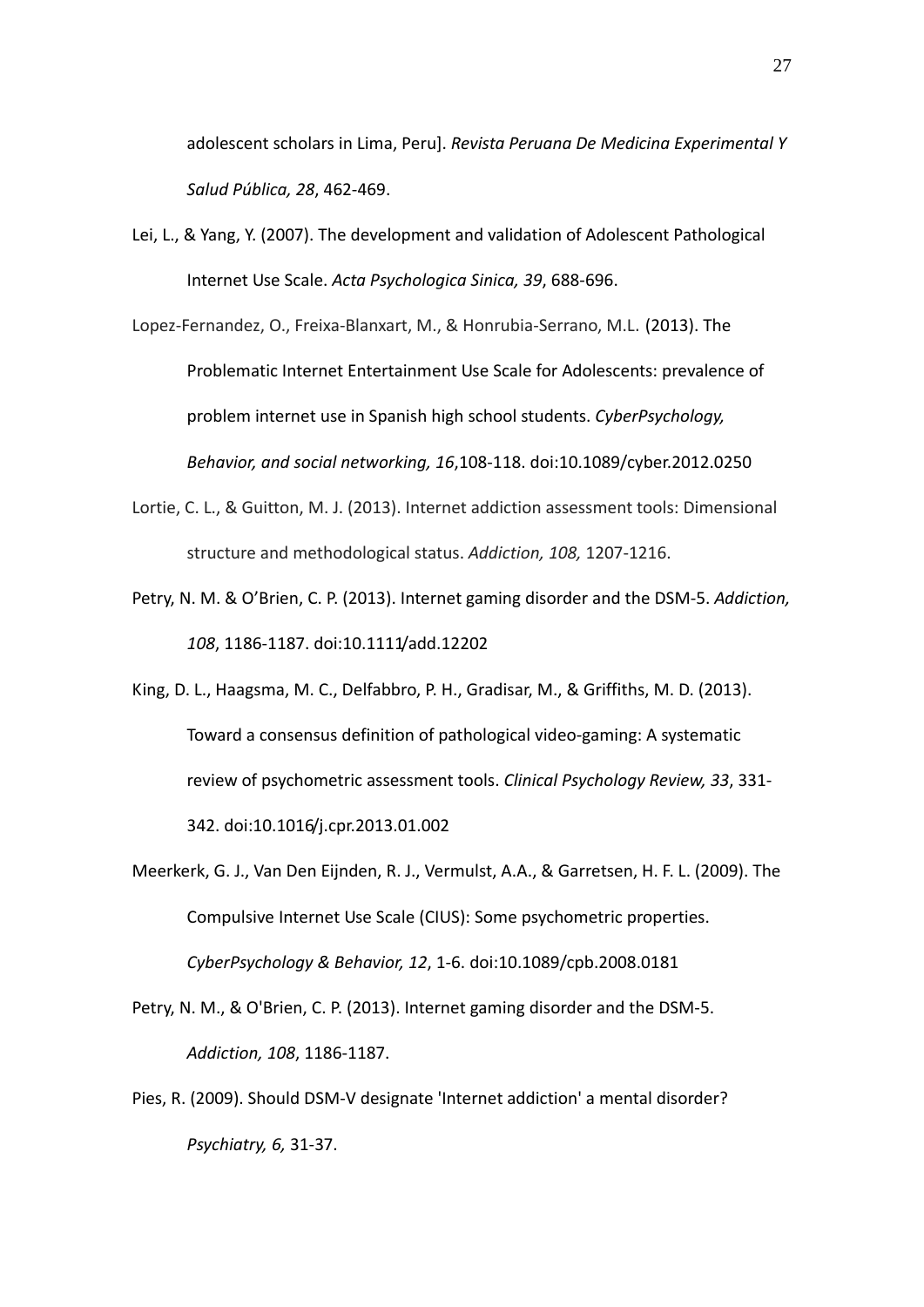- Phillips, J. G., Saling, L., & Blaszczynski, A. (2008). Psychology of Mobile Phone Use and Misuse. In A. C. Harper & R. V. Buress (Eds.), *Mobile telephones: networks, applications, and performance* (pp. 191‐210). New York, NY: Nova.
- Sánchez‐Moreno, J., Vieta, E., Zaragoza, S., Barrios, M., de Gracia, M., Lahuerta, J. & Sánchez, G. (2005). Proceso de adaptación al español del cuestionario Mood Disorder Questionnaire. *Psiquiatría biológica, 12,* 137‐143.
- Selfhout, M. H. W., Branje, S. J. T., Delsing, M., ter Bogt, T. F. M., & Meeus, W. H. J. (2009). Different types of Internet use, depression, and social anxiety: the role of perceived friendship quality. *Journal of adolescence, 32*, 819‐833. doi:10.1016/j.adolescence.2008.10.011
- Shapira, N., Goldsmith, T., Keck, P., Khosla, U., & McElroy, S. (2000). Psychiatric features of individuals with problematic Internet use. *Journal of Affective Disorders; 57*, 267‐72. doi:10.1016/S0165‐0327(99)00107‐X
- Shapira, N., Lessig, M., Glodsmith, T.D., Szabo, S.T. Lazoritz, M, Gold, M. S., & Stein, D. (2003). Problematic internet use: Proposed classification and diagnostic criteria. *Depression and Anxiety, 17*, 207‐216. doi:10.1002/da.10094
- Siomos, K., Dafouli, E., Braimiotis, D., Mouzas, O., & Angelopoulos, N. (2008). Internet addiction among Greek adolescent students. *CyberPsychology & Behavior, 11,* 653‐657. doi:10.1089/cpb.2008.0088

Spekman, M. L. C., Konijn, E. A., Roelofsma, P. H. M. P., & Griffiths, M. D. (2013). Gaming addiction, definition and measurement: A large‐scale empirical study. *Computers in Human Behaviour, 29*, 2150‐2155.

http://dx.doi.org/10.1016/j.chb.2013.05.015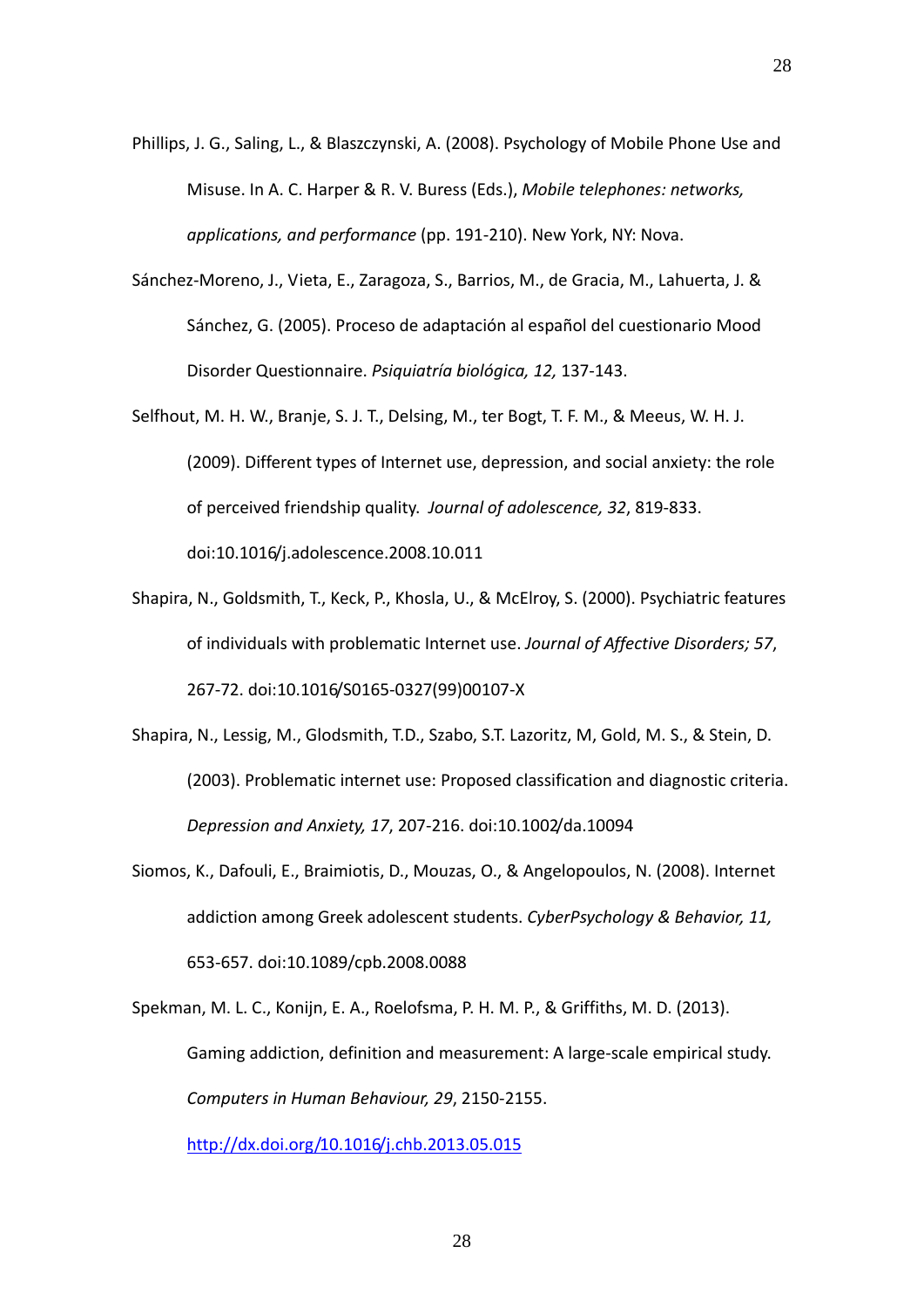- Stavropoulos, V., Alexandraki, K., & Motti‐Stefanisi, F. (2013). Recognizing internet addiction: prevalence and relationship to academic achievement in adolescents enrolled in urban and rural Greek high schools. *Journal of adolescence, 36,* 565‐ 576. doi:10.1016/j.adolescence.2013.03.008
- Tao, R., Huang, X., Wang, J., Zhang, H, Zhang, Y., & Li, M. (2010). Proposed diagnostic criteria for Internet addiction. *Addiction, 105*, 556‐564. doi:10.1111/j.1360‐ 0443.2009.02828.x
- Tsai, C., & Lin, S. J. (2001). Analysis of attitudes toward computer networks and Internet addiction of Taiwanese adolescents. *CyberPsychology & Behavior, 4*, 373‐376. doi:10.1089/109493101300210277
- Wang, W. (2001). Internet dependency and psychosocial maturity among college students. *International Journal of Human‐Computer Studies, 55,* 919‐938. doi:10.1006/ijhc.2001.0510
- Weinstein, A., & Lejoyeux, M. (2010). Internet addiction or Excessive Internet use. *The American Journal of Drug and Alcohol Abuse, 36,* 277‐283.
- Widyanto, L., & Griffiths, M.D. (2009). Unravelling the Web: Adolescents and Internet Addiction. In R. Zheng, J. Burrow‐Sanchez & C. Drew (Eds.), *Adolescent Online Social Communication and Behavior: Relationship Formation on the Internet*. (pp. 29‐49). Hershey, Pennsylvania: Idea Publishing.
- Yen, J., Yen, C., Chen, C., Chen, S., & Ko, C. (2007). Family Factors of Internet Addiction and Substance Use Experience in Taiwanese Adolescents. *CyberPsychology & Behavior, 10,* 323‐329. doi:10.1089/cpb.2006.9948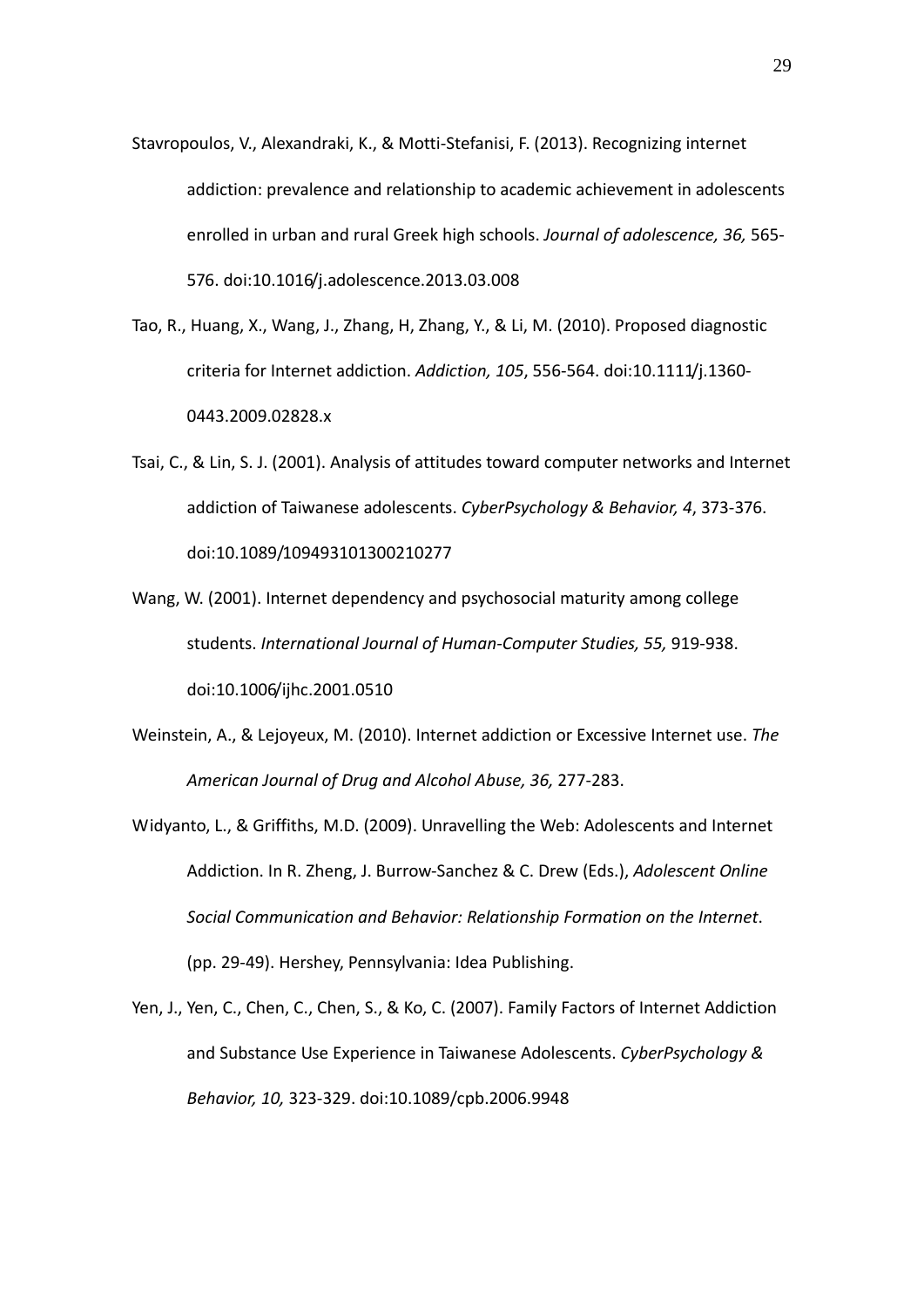Young, K. S. (1996). Internet addiction: The emergence of a new clinical disorder. Poster presented at the 104<sup>th</sup> Annual Convention of the American Psychological Association in Toronto, Canada, August 16.

Young K. (1998a). *Caught in the net*. New York, NY: Wiley.

Young, K. S. (1998b). Internet addiction: the emergence of a new clinical disorder. *CyberPsychology & Behavior, 1*, 237–244. doi:10.1089/cpb.1998.1.237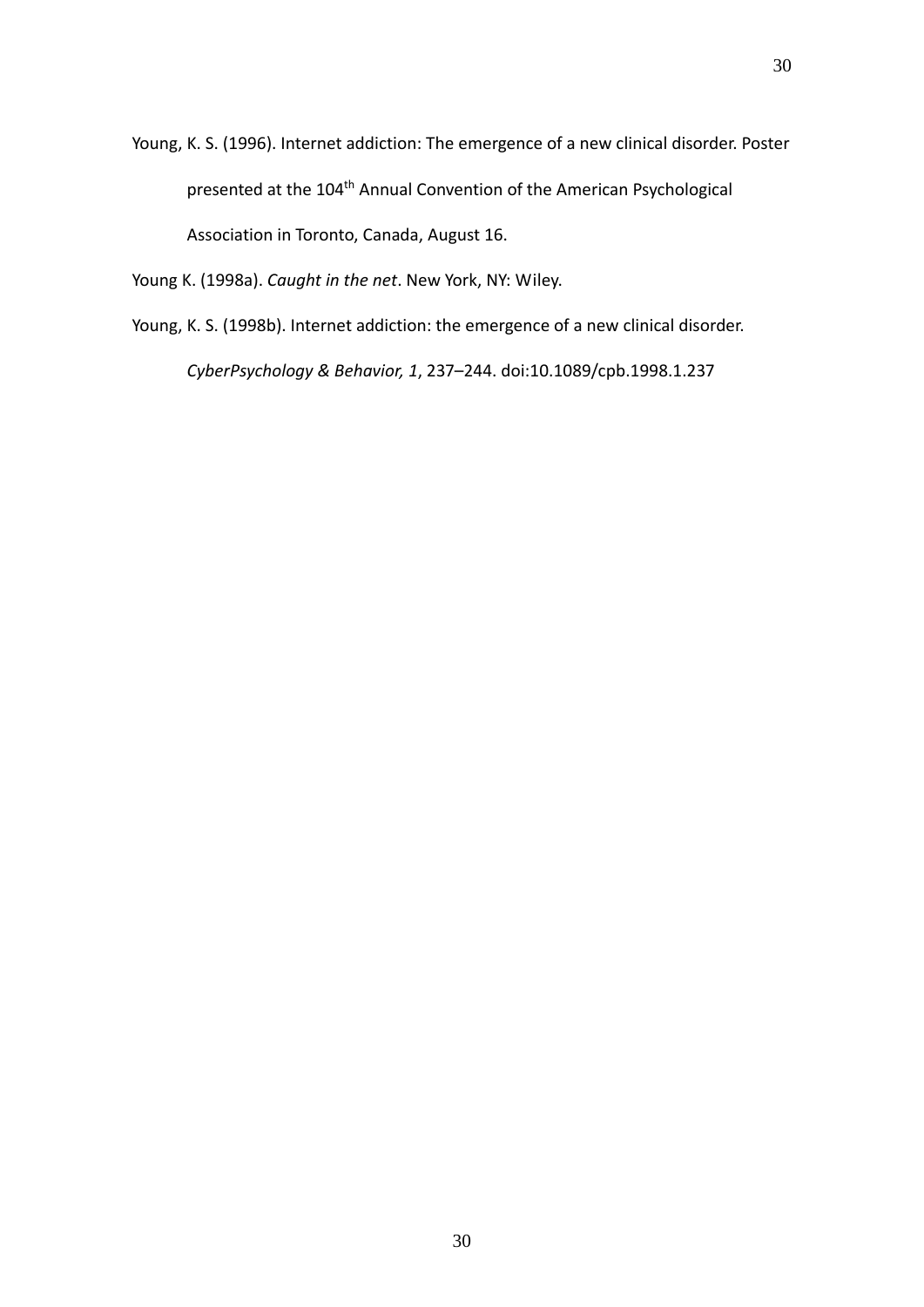Table 1. Comparison of main addictive disorders which supported classifications of PIU symptomatology (Substance‐related dependence, pathological gambling, and Internet Gaming and Addiction disorders: ordered by symptoms commonalities)

| Substance-related                             | <b>Impulse-control</b>       | <b>Internet Gaming</b> | <b>Proposed adolescent</b>             |
|-----------------------------------------------|------------------------------|------------------------|----------------------------------------|
| disorders:                                    | disorders:                   | <b>Disorder</b>        | diagnostic criteria for                |
| Substance dependence                          | <b>Pathological gambling</b> | (DSM-5 appendix,       | <b>Internet Addiction</b>              |
| (DSM-IV-TR; APA,                              | (DSM-IV-TR; APA,             | Section III; APA,      | (Ko, Yen, Chen, Chen                   |
| 2000)                                         | 2000)                        | 2013)                  | & Yen, 2005)                           |
| Minimum 3 symptoms                            | Minimum 5 symptoms:          | Minimum 5              | Minimum 6 symptoms                     |
| occurring in 12-month                         |                              | symptoms, and it       | occurring in 3-month                   |
| period:                                       |                              | causes clinically      | period, and at least 1                 |
|                                               |                              | significant            | symptom of Functional                  |
|                                               |                              | impairment:            | Impairment (FI):                       |
|                                               | (1) Is preoccupied with      | (A) Preoccupation      | (1) Preoccupation with                 |
|                                               | gambling                     | with Internet          | Internet activities                    |
|                                               |                              | gaming*(salience)      |                                        |
| (1) Tolerance                                 | (2) Needs to gamble          | (C) Tolerance: the     | (3) Tolerance: increase                |
| (a) a need for increased                      | with increasing              | need to spend          | in the duration of                     |
| amounts of the                                | amounts of money to          | increasing amounts of  | Internet use needed to                 |
| substance to achieve                          | achieve the desire           | time engaged in        | achieve satisfaction                   |
| desired                                       |                              | Internet gaming*       |                                        |
| (b) markedly                                  |                              |                        |                                        |
| diminished effect with                        |                              |                        |                                        |
| use of the same                               |                              |                        |                                        |
| amount of the                                 |                              |                        |                                        |
| substance                                     |                              |                        |                                        |
| (2) Withdrawal                                | $(4)$ Is restless or         | (B) Withdrawal:        | (4) Withdrawal:                        |
| (a) the withdrawal                            | irritable when               | symptoms when          | (i) symptoms of                        |
| syndrome for the                              | attempting to cut down       | Internet is taken      | dysphoric mood                         |
| substance                                     | or stop gambling             | $away^*$               | after several days                     |
| (b) substance is taken                        | (5) Gambles as a way         | (G) Use of the         | without Internet                       |
| to relieve or avoid                           | of escaping from             | Internet gaming to     | (ii) use of Internet to                |
| withdrawal symptoms                           | problems or of               | escape or relieve a    | relieve or avoid                       |
|                                               | relieving a dysphoric        | dysphoric mood*        | withdrawal symptoms                    |
|                                               | mood                         |                        |                                        |
| (3) Larger amounts or                         |                              |                        | (5) Use of Internet for a              |
| over a longer period                          |                              |                        | period of time longer                  |
| than was intended                             |                              |                        | than intended                          |
| (4) Persistent desire or                      | (3) Has repeated             | (D) Unsuccessful       | (6) Persistent desire                  |
| unsuccessful efforts to                       | unsuccessful efforts to      | attempts to control    | and/or unsuccessful                    |
| cut down or control                           | control, cut back or         | Internet gaming use*   | attempts to cut down or                |
|                                               | stop gambling                |                        | reduce Internet use                    |
| $(5)$ Time spent in                           |                              |                        | (7) Excessive time                     |
| activities to obtain it,<br>use it or recover |                              |                        | spent on Internet                      |
|                                               |                              |                        | activities and leaving<br>the Internet |
|                                               |                              |                        | (8) Excessive effort                   |
|                                               |                              |                        |                                        |
|                                               |                              |                        | spent on activities                    |
|                                               |                              |                        | necessary to obtain                    |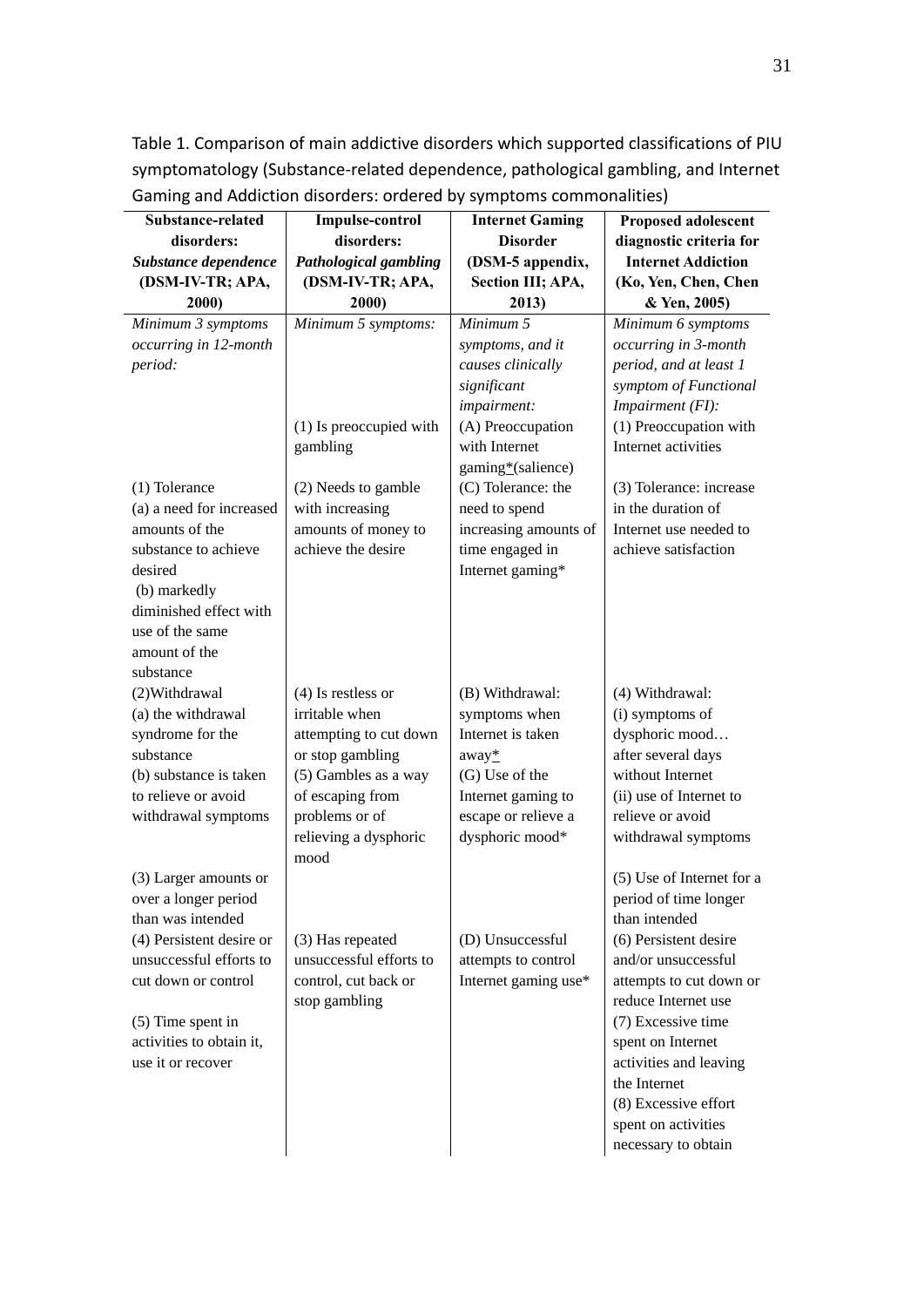| (6) Important activities<br>are given up or<br>reduced<br>(7) Continued use<br>despite knowledge of<br>having problems | (9) Has jeopardized or<br>lost a significant<br>opportunity because of<br>gambling                                                                                                 | (I) Has jeopardized or<br>lost a significant<br>relationship, job or<br>educational or career<br>opportunity because<br>of the Internet<br>gaming use*<br>(F) Loss of interests<br>$()$ as a result of,<br>and with the<br>exception of Internet<br>gaming use*<br>(E) Continued<br>excessive Internet use<br>despite knowledge of<br>negative psychosocial<br>problems* | access to the Internet<br>(FI.1) Recurrent use<br>resulting in a failure to<br>fulfill obligations<br>(FI.2) Impairment of<br>social relationships<br>(9) Continued heavy<br>use despite the<br>knowledge of having<br>persistent or recurrent<br>physical or<br>psychological problems |
|------------------------------------------------------------------------------------------------------------------------|------------------------------------------------------------------------------------------------------------------------------------------------------------------------------------|--------------------------------------------------------------------------------------------------------------------------------------------------------------------------------------------------------------------------------------------------------------------------------------------------------------------------------------------------------------------------|-----------------------------------------------------------------------------------------------------------------------------------------------------------------------------------------------------------------------------------------------------------------------------------------|
|                                                                                                                        | (6) After losing money,<br>often returns to get<br>even<br>(7) Lies to others<br>(8) Has committed<br>illegal acts<br>(10) Relies on others to<br>relieve a financial<br>situation | (H) Has deceived<br>family members,<br>therapists, or others<br>regarding the amount<br>of Internet gaming                                                                                                                                                                                                                                                               | (FI.3) Behavior<br>violating school rules<br>or laws                                                                                                                                                                                                                                    |

Note: In IGD has been added information related with two of the main proposals to behavioural addiction: \*Tao, Huang, Wang, Zhang, Zhang & Lee, 2010: IA must have the symptoms pointed out as \* plus at least one of the others and FI; lasted 3 months with at least 6 hours of Internet usage (non-business/non-academic) per day, and as

Ko, et al., 2005, IA is not better accounted for by psychotic or bipolar I disorders.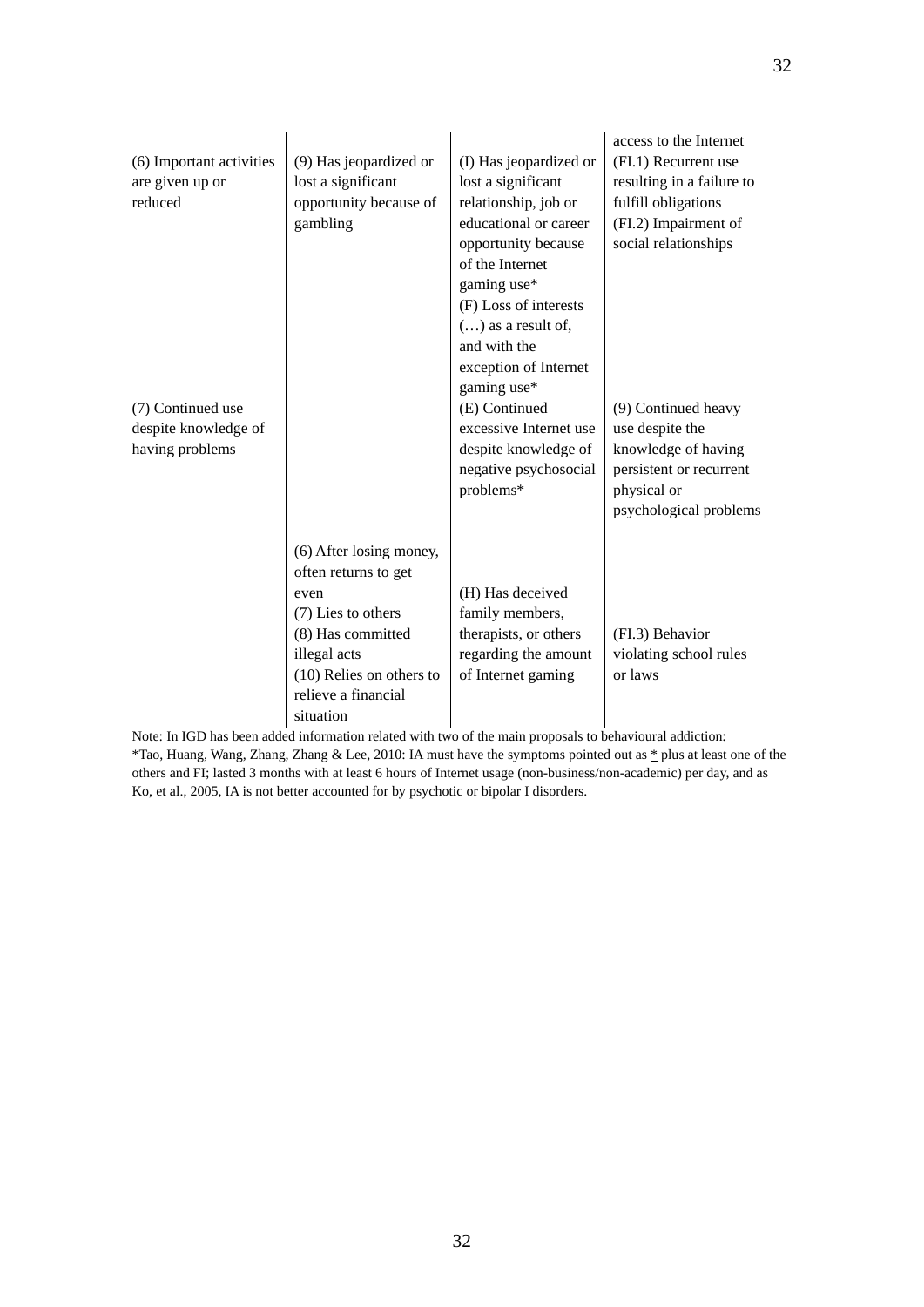Table 2. Item analysis and internal consistency in PIEUSA for British adolescents

(N=1097) (item number, its statement, mean, standard deviation, median, item factor

load, corrected item-total correlation, and Cronbach alpha if item is deleted)

| Item      | PIEUSA item statement (British adaptation)           | M | <b>SD</b>    | Mdn  |      | <b>Factor Corrected Cronbach</b>    |         |
|-----------|------------------------------------------------------|---|--------------|------|------|-------------------------------------|---------|
| n.        |                                                      |   |              |      | load | $ $ item-total $  \alpha  $ if item |         |
|           |                                                      |   |              |      |      | r                                   | deleted |
| $\vert$ 1 | When I am not in class, I usually think about OVG    |   |              |      |      |                                     |         |
|           | and/or SNS (the last time I played or enjoyed my     |   | 2.89 1.854   | 3.00 | .654 | .623                                | .949    |
|           | scores or friends, my previous sessions, etc.)       |   |              |      |      |                                     |         |
| 2         | When I play/enjoy myself online I spend more         |   |              |      |      |                                     |         |
|           | time than I had planned                              |   | 4.52 1.934   | 5.00 | .523 | .495                                | .950    |
| þЗ        | When I finish playing, I look forward to my next     |   |              |      |      |                                     |         |
|           | session of entertainment with OVG and/or SNS         |   | 3.43 1.974   | 3.00 | .638 | .606                                | .949    |
| 4         | When I begin accustomed to playing a game or to      |   |              |      |      |                                     |         |
|           | an entertainment website, I need more time to        |   | 3.68 1.858   | 4.00 | .618 | .587                                | .949    |
|           | derive enjoyment than I did at first                 |   |              |      |      |                                     |         |
| 5         | When I play OVG or visit SNS, I can forget my        |   |              |      |      |                                     |         |
|           | homework                                             |   | 3.78 2.167   | 4.00 | .560 | .530                                | .950    |
| 6         | When I play OVG or visit SNS, I can forget my        |   |              |      |      |                                     |         |
|           | household chores (making my bed, washing             |   | 3.24 2.074   | 3.00 | .545 | .514                                | .950    |
|           | dishes, walking the dog, etc.)                       |   |              |      |      |                                     |         |
| 7         | When I play OVG or visit SNS, I can forget           |   |              |      |      |                                     |         |
|           | everything                                           |   | 2.60 1.982   | 2.00 | .657 | .626                                | .949    |
| 8         | When I play OVG or visit SNS I become very tense,    |   |              |      |      |                                     |         |
|           | even a little agitated, trying to answer quickly and |   | 3.13 1.935   | 3.00 | .683 | .651                                | .948    |
|           | correctly                                            |   |              |      |      |                                     |         |
| 9         | When I play OVG or visit SNS, other people           |   |              |      |      |                                     |         |
|           | (parents, brother/s, sister/s, friend/s, etc.)       |   | 3.81 2.109   | 4.00 | .628 | .597                                | .949    |
|           | complain about the length of time I spend            |   |              |      |      |                                     |         |
| 10        | I get annoyed when people ask me what I'm doing      |   |              |      |      |                                     |         |
|           | while I'm playing OVG or visiting SNS                |   | $3.58$ 2.151 | 3.00 | .641 | .610                                | .949    |
| 11        | I have tried not to spend so much time with OVG      |   |              |      |      |                                     |         |
|           | or SNS, but I find it difficult                      |   | 3.23 1.988   | 3.00 | .647 | .616                                | .949    |
| 12        | am unable to leave a session half-finished, I have   |   |              |      |      |                                     |         |
|           | to finish somehow                                    |   | 3.57 2.136   | 3.00 | .688 | .658                                | .948    |
| 13        | When I stop playing it's because I just can't go on  |   |              |      |      |                                     |         |
|           | and have been playing for one or more hours          |   | 3.32 2.080   | 3.00 | .594 | .560                                | .949    |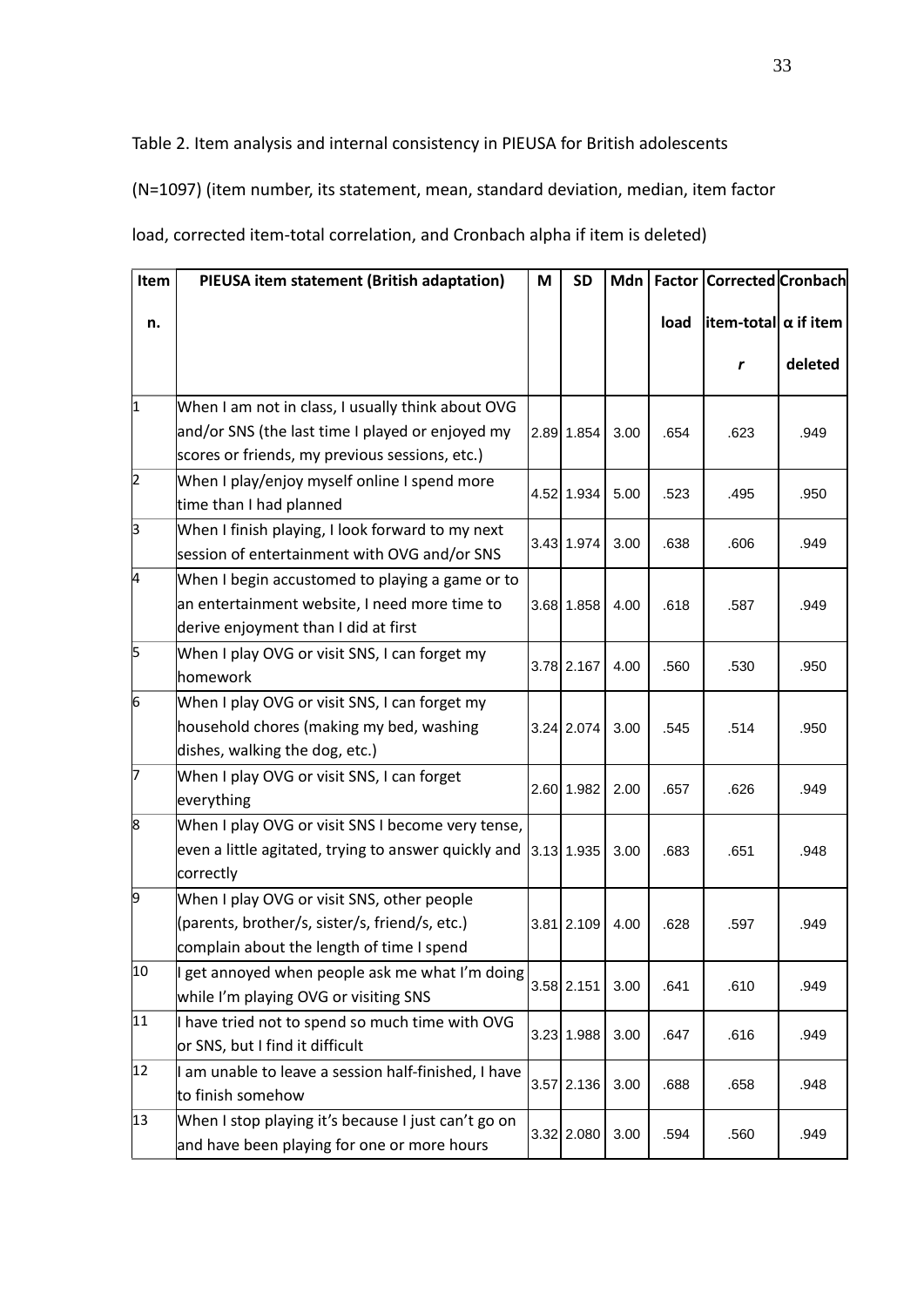| 14 | When, for any reason, I have to stop playing                      |              |      |      |      |      |
|----|-------------------------------------------------------------------|--------------|------|------|------|------|
|    | before I want to, I get irritable, nervous, in a bad              | 2.83 1.973   | 2.00 | .691 | .657 | .948 |
|    | mood, tired is short, I feel bad.                                 |              |      |      |      |      |
| 15 | OVG or SNS help me to forget my daily problems                    | 3.86 2.068   | 4.00 | .619 | .587 | .949 |
|    | for a while and just enjoy myself                                 |              |      |      |      |      |
| 16 | A world without OVG or SNS would not be fun                       | 4.18 2.189   | 4.00 | .553 | .523 | .950 |
| 17 | I have met new people through this kind of                        | 3.92 2.184   | 4.00 | .589 | .564 | .949 |
|    | entertainments (OVG or SNS)                                       |              |      |      |      |      |
| 18 | Through this kind of entertainment (OVG or SNS) I                 | 3.89 2.132   | 4.00 | .584 | .559 | .949 |
|    | have made new friends                                             |              |      |      |      |      |
| 19 | have occasionally got hooked on this kind of                      |              |      |      |      |      |
|    | entertainment (OVG or SNS): when the video                        | $3.52$ 2.066 | 3.00 | .673 | .645 | .948 |
|    | game is new, during the holidays, when I meet                     |              |      |      |      |      |
|    | something or someone new through SNS, etc.                        |              |      |      |      |      |
| 20 | have lost my appetite or missed a meal on                         | 2.62 1.987   | 2.00 | .673 | .637 | .948 |
|    | account of OVG or SNS                                             |              |      |      |      |      |
| 21 | I have lost sleep due to the time I spend playing                 | 2.91 2.092   | 2.00 | .694 | .660 | .948 |
|    | OVG or visiting SNS                                               |              |      |      |      |      |
| 22 | I have told lies about the time I spend on OVG or                 | 2.59 1.981   | 2.00 | .713 | .679 | .948 |
|    | <b>SNS</b>                                                        |              |      |      |      |      |
| 23 | have hidden things that I found out through OVG                   | 2.54 1.997   | 1.00 | .691 | .654 | .948 |
|    | or SNS                                                            |              |      |      |      |      |
| 24 | I have spent money on OVG or SNS entertainment                    | 2.59 2.103   | 1.00 | .527 | .490 | .950 |
| 25 | have sometimes preferred OVG or SNS to being                      | 2.70 2.010   | 2.00 | .666 | .628 | .949 |
|    | with my friends                                                   |              |      |      |      |      |
| 26 | have tried everything possible to get more time                   | 2.73 1.983   | 2.00 | .742 | .707 | .948 |
|    | to play or obtain new video games, friends                        |              |      |      |      |      |
| 27 | When I am playing OVG or visiting SNS it is usual                 |              |      |      |      |      |
|    | for me to ask my parents/brother(s)/sister(s) to let $3.15$ 2.100 |              | 3.00 | .679 | .644 | .948 |
|    | me play a little longer                                           |              |      |      |      |      |
| 28 | get completely absorbed when I am playing                         | 3.22 2.022   | 3.00 | .759 | .727 | .948 |
|    | online                                                            |              |      |      |      |      |
| 29 | I like to keep up-to-date with anything new in OVG                | 3.96 2.134   | 4.00 | .643 | .612 | .949 |
|    | or SNS                                                            |              |      |      |      |      |
| 30 | My main entertainment is OVG or SNS                               | 3.73 2.083   | 4.00 | .671 | .639 | .948 |

Note: "Instructions: Please answer each of the following questions about Online Video Games (OVG) and/or Social Networking Sites (SNS) as Internet entertainments used in the past year. In each question you are asked to consider your answers from 1 to 7 in this way: "1" = I strongly disagree, and "7" = I strongly agree."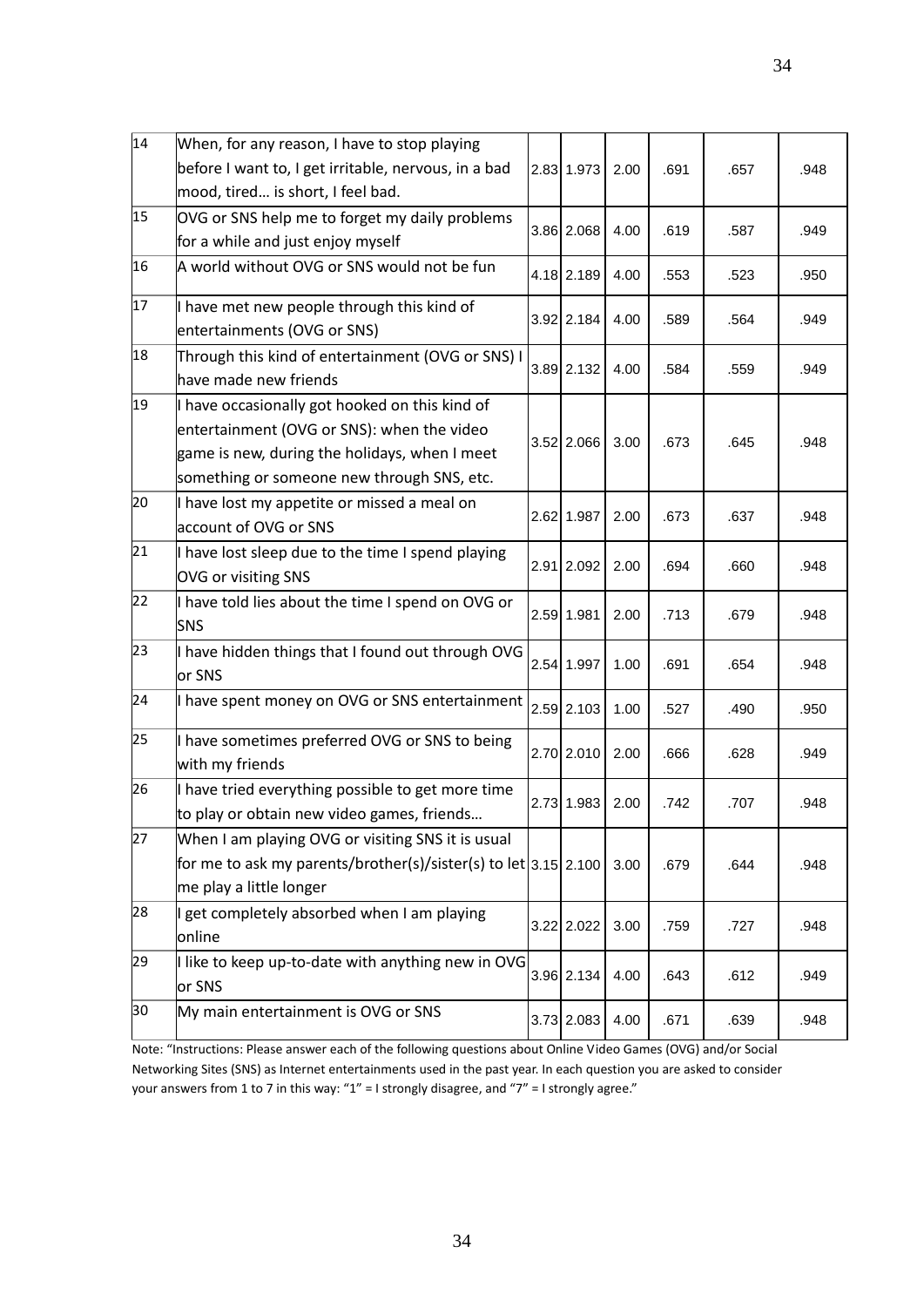Table 3. Associations between PIEUSA, patterns of Internet use and its entertainments (Kendall's tau‐c correlations, the significance value *p*, and descriptive statistics: mean, median, standard deviation and range)

|                                     | 1            | $\overline{2}$ | 3          | $\overline{4}$ | 5          |
|-------------------------------------|--------------|----------------|------------|----------------|------------|
|                                     |              |                |            |                |            |
| 1.<br>PIEUSA total score            |              |                |            |                |            |
| Days per week<br>2.<br>τ            | $.134**$     |                |            |                |            |
| Weekly usual hours<br>3.<br>$\tau$  | $.166**$     | $.191**$       |            |                |            |
| Usual number of SNS<br>4.<br>$\tau$ | $.077*$      | $.119**$       | $.190**$   |                |            |
| Usual number of OVG<br>5.<br>$\tau$ | $.096*$      | .018           | $.106*$    | $.123**$       |            |
|                                     |              |                |            |                |            |
| $\boldsymbol{M}$                    | 99.70        | 2.52           | 7.08       | 1.60           | 3.32       |
| Mdn                                 | 99.00        | 3.00           | 5.00       | 2.00           | 3.00       |
| <i>SD</i>                           | 39.314       | 2.218          | 6.731      | 0.782          | 1.603      |
| Range (minimum, maximum)            | 180 (30-210) | $6(1-7)$       | $35(0-35)$ | $4(0-4)$       | $10(0-10)$ |
| Note: ** $p < .001$ ; * $p < .01$   |              |                |            |                |            |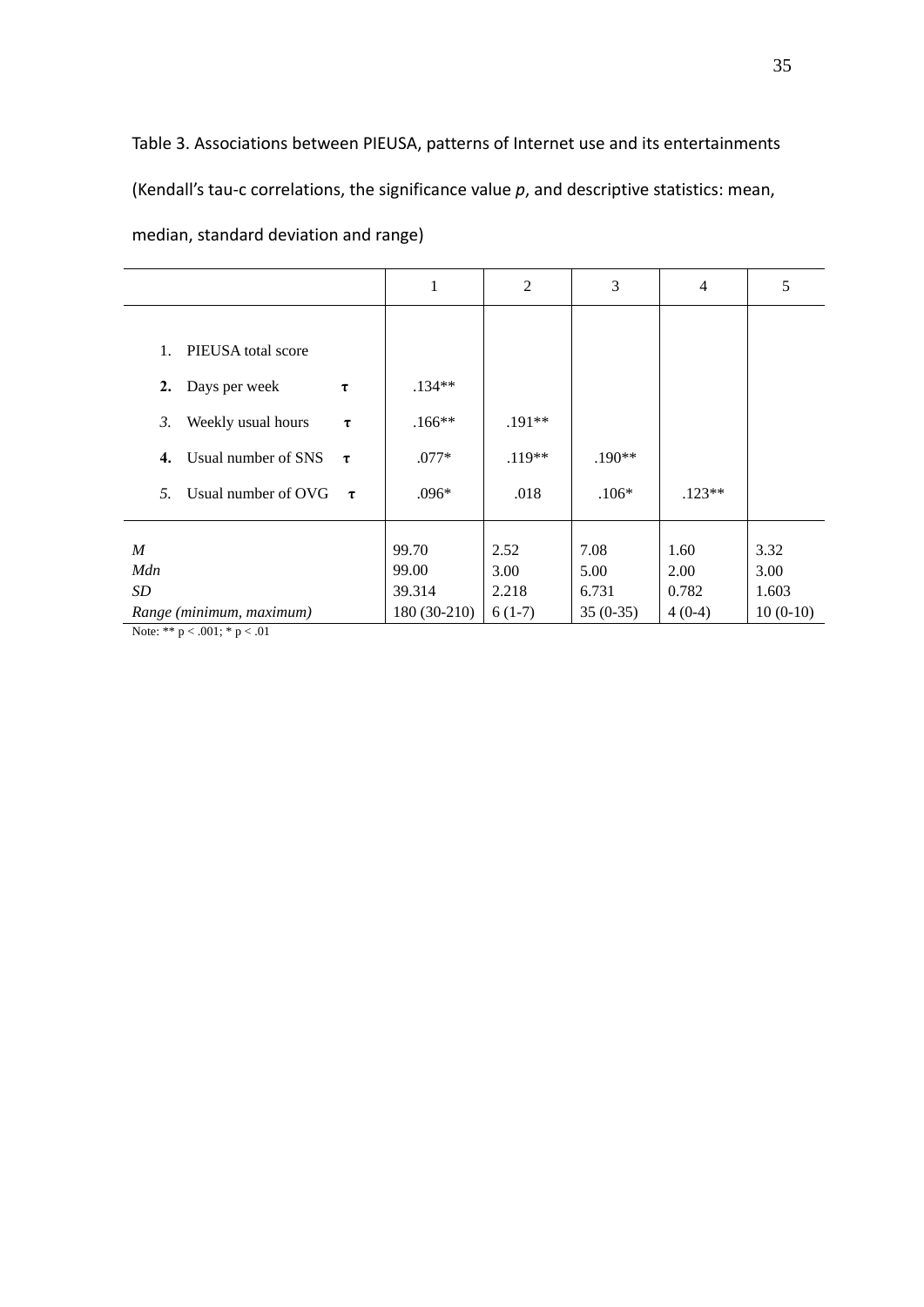Table 4. Frequency of incidence for each symptom and symptom combination following the diagnostic criteria for IA of Tao *et al*., 2010 in problem users (n=57)

| Symptom/s (number and name; combination)   | n  | (%)     |
|--------------------------------------------|----|---------|
| 1. Preoccupation                           | 50 | (87.7%) |
| 2. Withdrawal                              | 46 | (80.7%) |
| 3. Tolerance                               | 55 | (96.5%) |
| 4. Loss of control                         | 57 | (100%)  |
| 5. Persistence                             | 50 | (87.7%) |
| 6. Conflict                                | 56 | (98.2%) |
| 7. Evasion                                 | 51 | (89.5%) |
| 8. Motivations                             | 55 | (96.5%) |
| Symptoms 4 and 6 simultaneously            | 56 | (98.2%) |
| Symptoms 4, 6 and 1 simultaneously         | 49 | (86%)   |
| Symptoms 4, 6 and 2 simultaneously         | 45 | (78.9%) |
| Symptoms 4, 6 and 3 simultaneously         | 54 | (94.7%) |
| Symptoms 4, 6 and 5 simultaneously         | 50 | (87.7%) |
| Symptoms 4, 6 and 7 simultaneously         | 50 | (87.7%) |
| Symptoms 4, 6 and 8 simultaneously         | 54 | (94.7%) |
| Any three of eight symptoms simultaneously | 57 | (100%)  |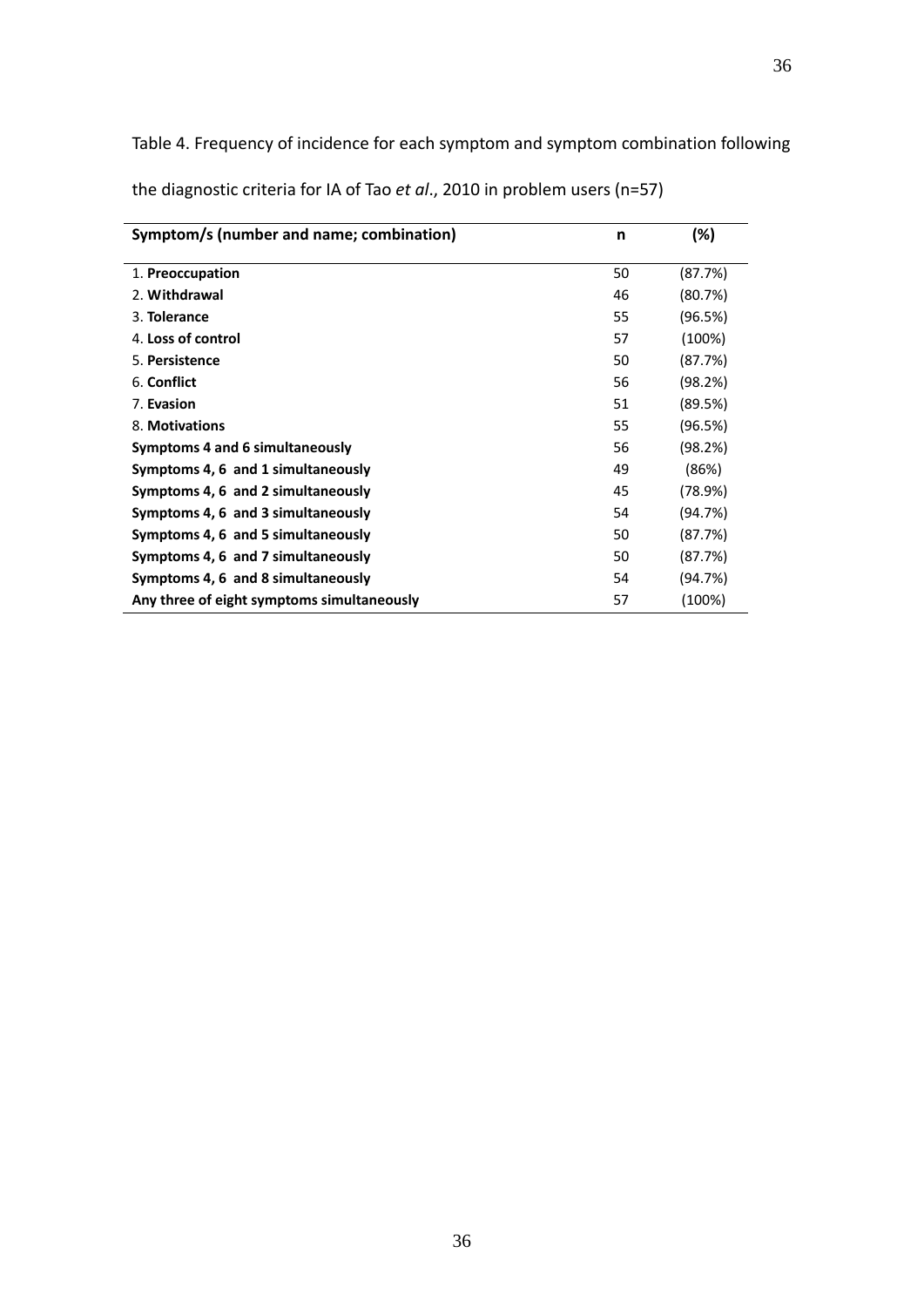Table 5. Proposal of the classification function of the PIEUSA (N=114; symptoms,

| <b>Symptoms</b><br>(groups of<br>items;<br>percentage in<br>PIEUSA) |                | <b>Answers of</b><br>non-problem<br>users<br>$n = 57$ |     | <b>Answers of</b><br>problem<br>users<br>$n = 57$ |    |                |       | Sensitivity   Specificity |       |
|---------------------------------------------------------------------|----------------|-------------------------------------------------------|-----|---------------------------------------------------|----|----------------|-------|---------------------------|-------|
|                                                                     |                |                                                       |     | $M(SD)$   n Yes   n No   M(SD)   n Yes   n No     |    |                |       |                           |       |
| Preoccupation<br>(items 1, 3;<br>6.67%                              | 2.94<br>(1.46) | 151                                                   | 889 | 6.11<br>(1.39)                                    | 50 | $\overline{7}$ | 87.72 | 85.48                     | 85.60 |
| Withdrawal<br>(item 14; 3.33%)                                      | 2.54<br>(1.71) | 189                                                   | 851 | 5.82<br>(2.05)                                    | 46 | 11             | 80.70 | 81.83                     | 81.77 |
| <b>Tolerance</b><br>(items 4, 26, 27;<br>10%)                       | 3.06<br>(1.54) | 138                                                   | 902 | 6.25<br>(0.88)                                    | 55 | $\overline{2}$ | 96.49 | 86.73                     | 87.24 |
| Loss of control<br>(items 2, 11, 12,                                | 3.50<br>(1.46) | 183                                                   | 857 | 6.49<br>(0.60)                                    | 57 | 0              | 100   | 82.40                     | 83.32 |

answers of problem and non‐problem users, sensitivity, specificity and accuracy)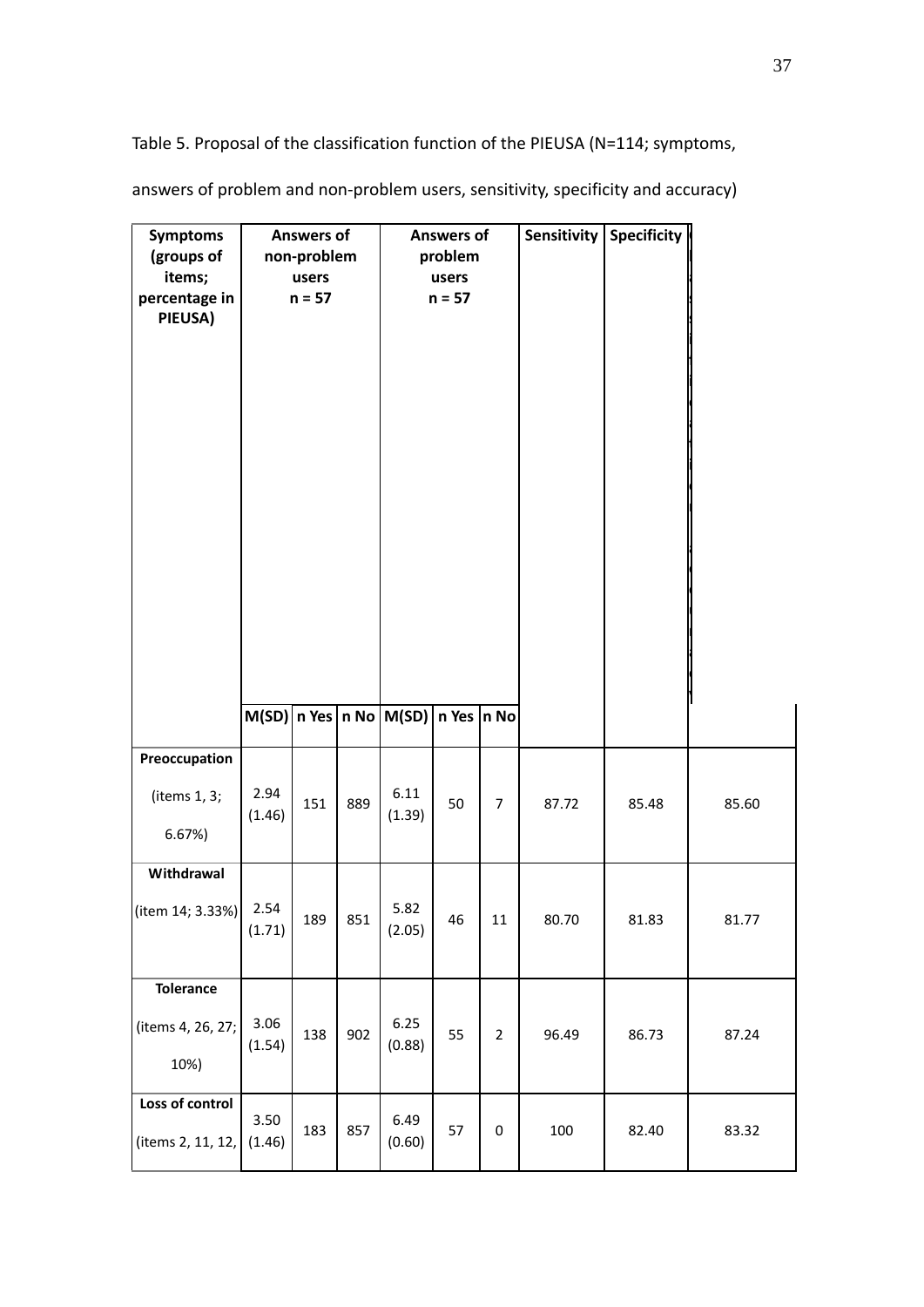| 28; 13.33%)                                                                                     |                |     |     |                |    |                |       |       |       |
|-------------------------------------------------------------------------------------------------|----------------|-----|-----|----------------|----|----------------|-------|-------|-------|
| Persistence in<br>spite of<br>perception of<br>problems (items<br>8, 13, 19, 22, 23;<br>16.67%) | 2.74<br>(1.42) | 90  | 950 | 6.07<br>(0.96) | 50 | $\overline{7}$ | 87.72 | 91.35 | 91.16 |
| <b>Conflict</b><br>(items 9, 10, 20,<br>21, 25; 16.67%)                                         | 2.97<br>(1.41) | 93  | 947 | 6.39<br>(0.59) | 56 | $\mathbf{1}$   | 98.25 | 91.06 | 91.43 |
| Evasion<br>(items 5, 6, 7,<br>15; 13.33%)                                                       | 3.37<br>(1.46) | 143 | 897 | 6.17<br>(1.03) | 51 | 6              | 89.47 | 86.25 | 86.41 |
| <b>Motivations</b><br>(items 16, 17,<br>18, 24, 29, 30;<br>20%)                                 | 3.62<br>(1.44) | 182 | 858 | 6.50<br>(0.66) | 55 | $\overline{2}$ | 96.49 | 82.50 | 83.23 |

Note: between brackets, first, the items concerning to each symptom measured by the PIEUSA, and, second, the proportion of each symptom in the scale expressed in percentage.